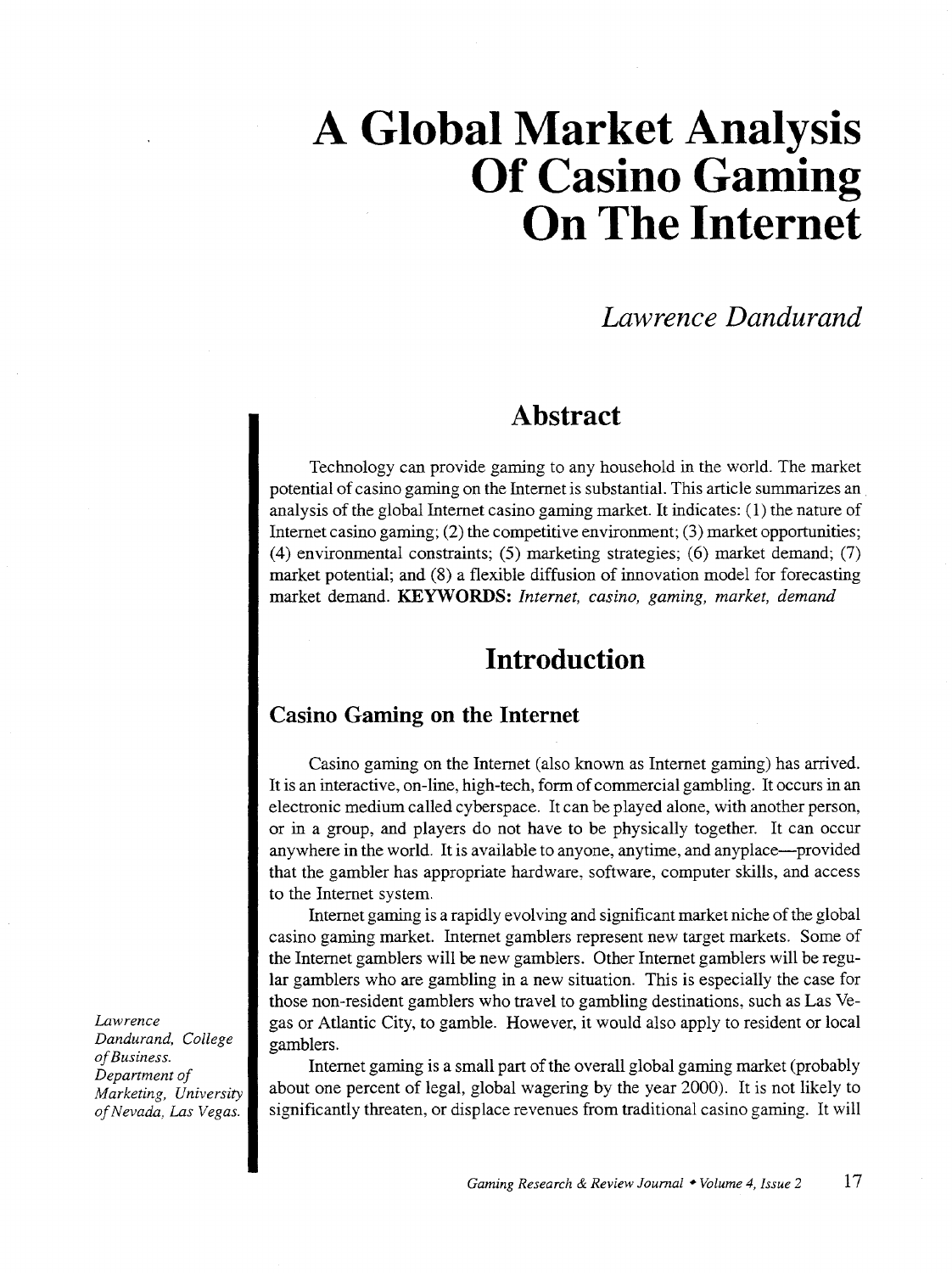not substitute for other sources of revenue. It will produce a relatively low-cost, new stream of revenue. It will expand the overall casino gaming market in terms of

consumers, organizations, handle, revenues, and profits.

Internet gaming will be a significant market opportunity for some new organizations, and for certain existing firms in the casino gaming industry. It is a new form of competition. It could be considered as a product-line extension. It could, along with such products as inroom gambling, or special facilities gambling, be a common ser**Internet gaming will create new management challenges, such as integrity, security, licensing, regulation, transaction processing, integration of management systems, and operations control.** 

vice in the total hotel-casino offering. It could also be used in relationship marketing programs with casino customers. At the same time, Internet gaming will create new management challenges, such as integrity, security, licensing, regulation, transaction processing, integration of management systems, and operations control.

The Internet gaming product, the technology, the supply, the task environment, and the demand already exist, but they are all very dynamic. On the other hand, certain aspects of the task environment-such as legal structures and the regulatory systems-are confusing, contradictory, inadequate, and outdated. They need to be reviewed, clarified, developed, and modernized to fit current market needs.

#### **The Casino Gaming on the Internet Project**

This study is a multinational marketing analysis of an important emerging market and industry. It uses marketing theory concepts, such as product life cycles and the diffusion of innovation, focuses on basic research (as opposed to applied research), and produces fundamental knowledge. The orientation is micro-marketing from the perspective of industry and government. The perspective is not from the gambler. The study presents the results, implications, and conclusions of a comprehensive primary and secondary investigation and analysis of the controversial Internet casino gaming market (consumers, i.e., demand) and the casino gaming industry (organizations, i.e., supply).

The study focuses on an analysis of the on-line, cyberspace, wide-area Internet, intranet, and extranet video-graphic-text modes of traditional table and machinetype casino gaming operations (such as video-poker, slots, roulette, and blackjack), as well as race-book and sports-book betting. It includes wire and wireless communications networks, cable systems, and satellite systems, as well as systems utilizing other combination technologies (such as CD's/PC's).

The study does not include analyses of non-computer based, off-line parimutuels (such as greyhound racing), card rooms, charitable gaming, non-casino arcade games (such as Air Warrior®), non-commercial casino arcade games (such as Online Casino™), non-traditional, casino type, on-line games (such as lotteries, lotto, and bingo), or other types of on-line, limited-area gaming (casino-hotel networks, or airline flight casino gaming systems).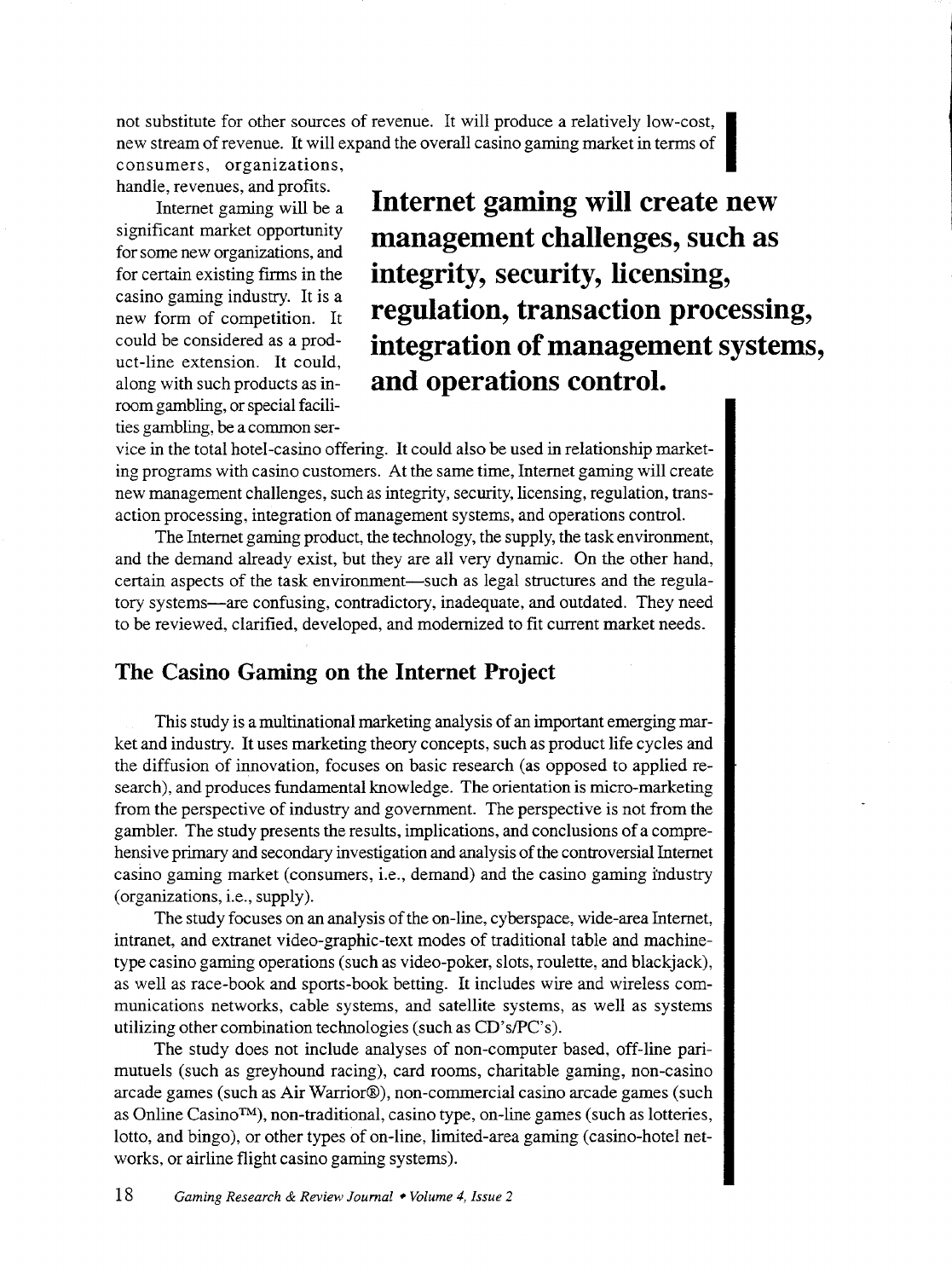#### **Internet Gaming Study: Purpose and Objectives**

The primary purpose of this study is to articulate the nature of the global Internet gaming phenomenon. Its findings are relevant to the purpose of managerial decision science, i.e., to improve managerial decision-making. In this case, the focus is on improving private and public knowledge and decision making regarding Internet gaming. This is not an advocacy study for any given position. There is no hidden or moral agenda involved, nor are there any pre-determined hypotheses.

The specific objectives of the study are to determine, describe, and analyze: (1) the nature of casino gaming on the Internet; (2) the structure of the Internet gaming industry; (3) the competitive environment of Internet gaming; ( 4) the character of the Internet gaming market; (5) the marketing opportunities of Internet gaming; (6) the marketing threats of Internet gaming; (7) the product-markets of Internet gaming; (8) the market segments of Internet gaming; (9) the target markets of Internet gaming;  $(10)$  the market niches of Internet gaming;  $(11)$  the market positioning strategies, marketing strategies, marketing programs, and marketing tactics of Internet gaming;  $(12)$  the market demand of Internet gaming;  $(13)$  the market potentials of Internet gaming; and (14) the market trends of Internet gaming.

# **The Nature of Casino Gaming on the Internet**

Casino gaming on the Internet is an intangible, commercial, consumer service. It is immediate, private, and interactive. It offers real time variety-in terms of games, locations, and gaming environments-on a global basis. It provides the gambling consumer with personal control of the gaming situation (e.g., game selection, tum-over speed, and playing information). It can be linked to other intangible

# **Any form of gambling can be placed on the Internet.**

activities, such as news, movies, chat rooms, video games, electronic mail, virtual reality, and real casino environments. It retains certain aspects of voluntary social interaction, such as personal interaction and group play. It eliminates or reduces

psychological, physical, time, and economic risks associated with regular casino gaming. Internet gaming might be the Web's first killer application (Hower, 1997).

#### **The Product Concept**

The core Internet gaming product concept is a virtual casino located in cyberspace where people can engage in wagering in a gambling environment. The environment could include sensory attributes associated with casino gaming. The total product concept could incorporate patronage dimensions associated with a modem, megastore casino at a resort destination.

The product concept is based on wide-area communications networks, client and server hardware and software, secure and private transmissions, on-line cash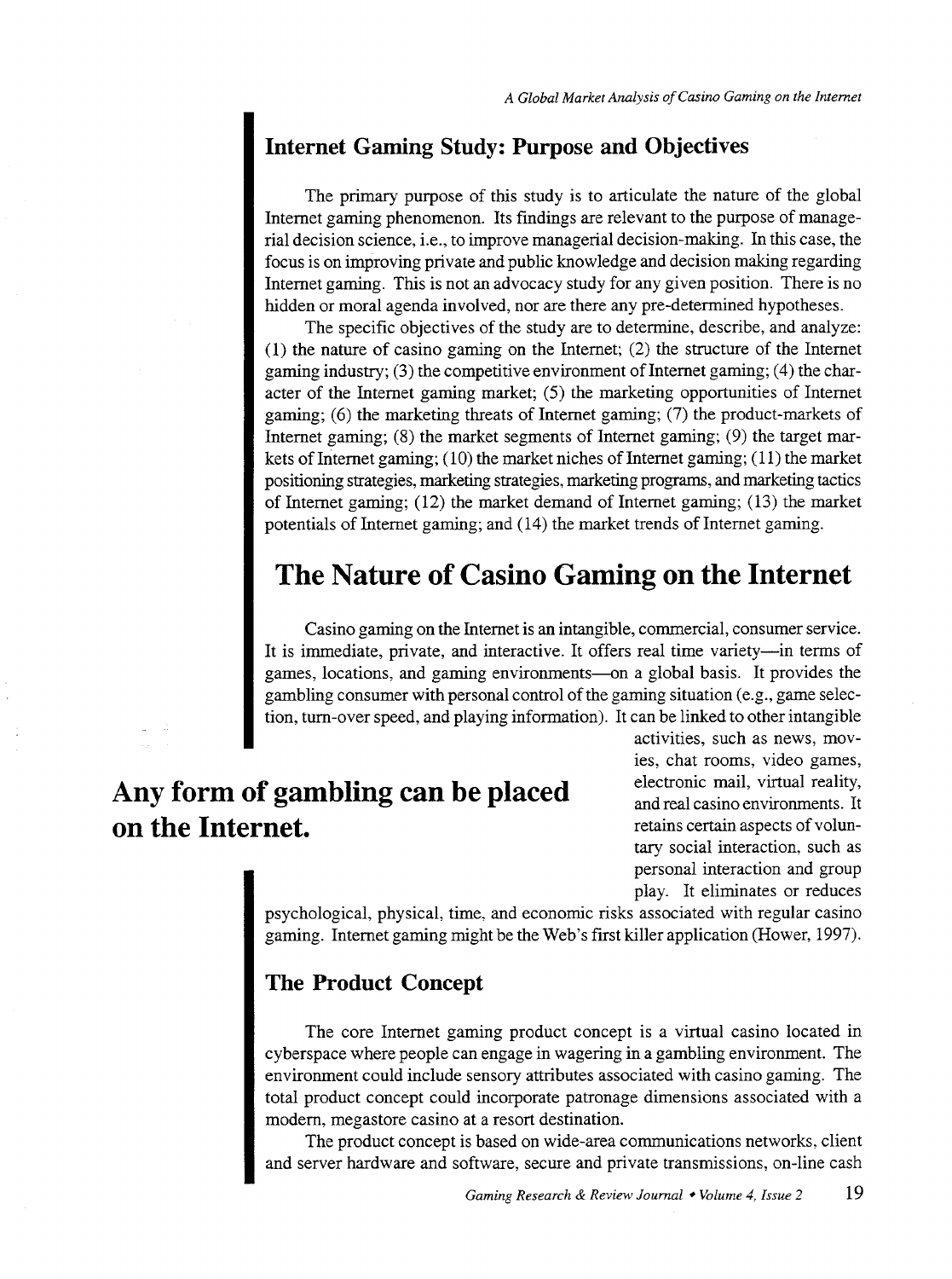and credit systems, currency transaction-conversion-transfer mechanisms, independent verification controls, credible brands, attractive packages, and meaningful warranties.

Alternative communications networks can be based on any technologies that enable digital transfer of data, graphics, sound, and video. They can use different wire and wireless technologies, including cables, radio, satellites, and telephone lines.

### **Internet Gaming: Market Opportunities**

Internet gaming market opportunities are substantial and growing. Commercial possibilities resulting from the merger of Internet technologies and gaming are remarkable. More consumers are gambling and more consumers are using the Internet. Any form of gambling can be placed on the Internet. The Internet provides consumer access at the household level.

Global Internet usage by adult home users will exceed 50 million persons by 1997. Worldwide Internet usage will increase to 170 million users by the year 2000. Over half (about 56 percent) of the usage by the year 2000 will be offshore from the United States and Canada (Sinclair, 1997).

Internet gaming is a new form of gambling. It is a new place—a location in cyberspace. Most people enjoy gambling in one form or another. Most people do not perceive gambling as fundamentally harmful to individuals or society. Gambling is perceived as a unique form of entertainment. It is a catalyst for other entertainment activities. From a marketing theory and consumer satisfaction perspective, it provides real economic value, i.e., it produces psychic satisfaction. In general, it could be considered as a global service in that it satisfies similar needs across different countries of the world.

The global gambling market is currently wagering over \$1 trillion per year. Over 50 percent of the global gambling market is located outside of the United States (VentureTech, 1997). In the United States, 91 percent of adults accept casino gambling entertainment for themselves and/or others (Harrah's, 1996).

#### **Internet Gaming Market Threats**

The biggest threat to global Internet gaming is the legal and political environment. Internet gaming is considered by many to be illegal in the United States under Federal Law-18 U.S.C. 1084, The Wire Act. The objective of the Act was "to attack the financial base of 'organized crimes' horse racing and sports betting" (Barry, 1997b). It is possible that "whether Internet gaming is legal is irrelevant because government can do little to prevent it... Regulators may soon have no choice but to tolerate Internet gaming. When this happens, as it did in Nevada, the focus must shift from prohibition to regulation and the creation of a parallel universe" (Cabot, 1996).

Other major internal and external environment threats to the successful development and maintenance of a viable Internet gaming industry include: a relatively weak global Internet infrastructure, unsatisfactory applications of hardware and software technology, system security, low level corporate capital structures,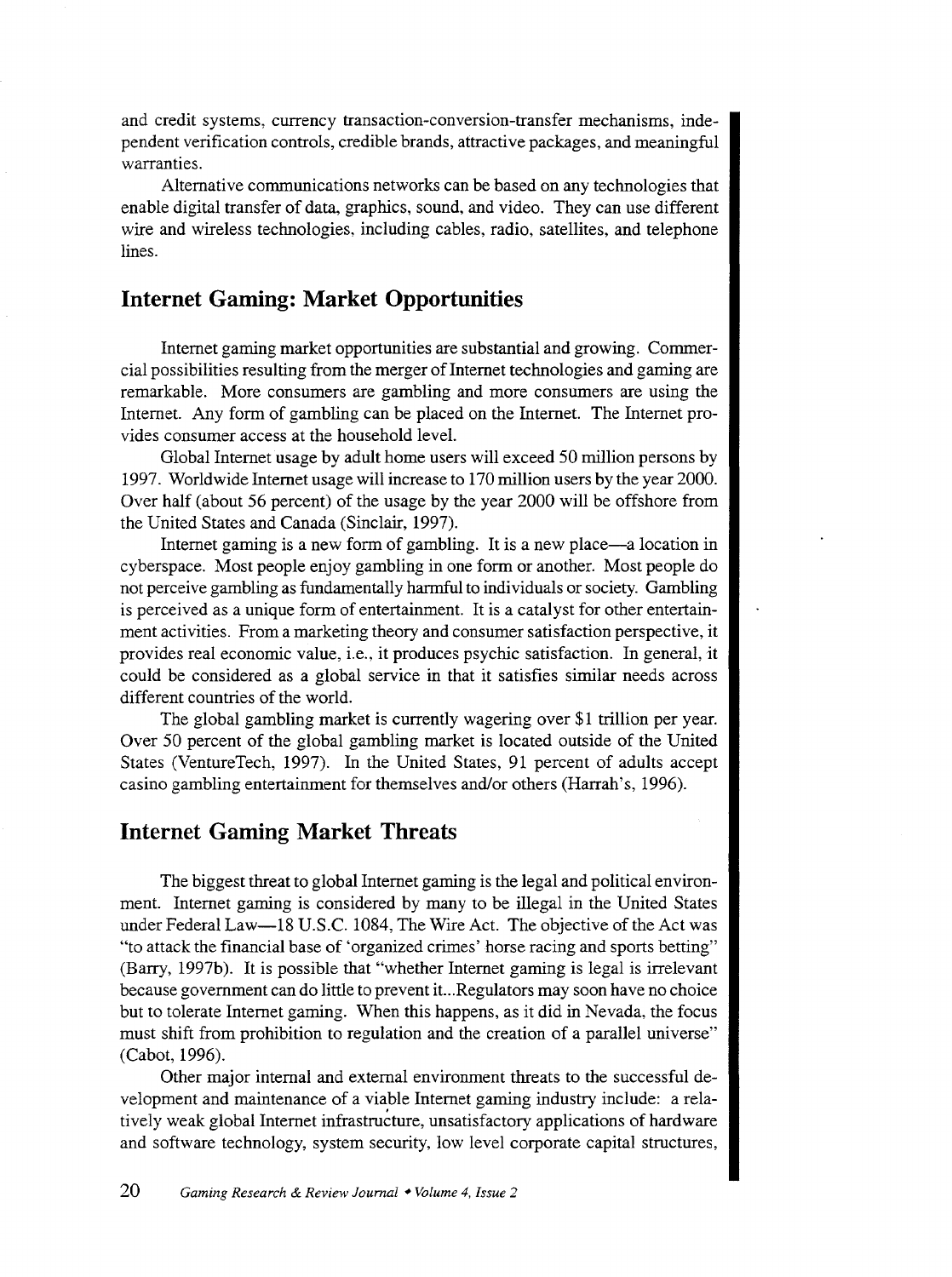generic product competition, potential corporate fraud, unexpected jackpot payoffs, lack of staying power, organized crime infiltration, casino gambling market saturation, more attractive product substitutes, consumer dissatisfaction, and lack of industry credibility. The trans-national, cross-cultural, and diverse nature of the business poses even greater challenges to decision makers in the industry.

These internal and external threats to the Internet gaming industry exist, and they are serious, but they are not inevitable or insurmountable. The industry needs to formulate and administer good, i.e., viable, sustainable strategy. Good strategy is "one that neutralizes threats, exploits opportunities, takes advantage of strengths, and avoids or fixes weaknesses" (Barney, 1997, p. 29).

# **The Structure of the Internet Gaming Industry**

The current structure of the global Internet casino gaming industry is embryonic and dynamic. The scope, character, and product-market domain of the industry are yet to be determined. It is global, high-tech, competitive, and controversial. The nature of the industry is analyzed in terms of the Cravens Industry Analysis Model. The Cravens Model focuses on the following five industry characteristics: "(1) industry size, growth, and composition; (2) typical marketing practices; (3) industry changes that are anticipated; (4) industry strengths and weaknesses; and (5) strategic alliances among competitors" (Cravens, 1997, p. 102).

### **Industry Size, Growth, and Composition**

Current Internet gaming companies tend to be new, relatively unknown, "smallcap" (less than \$5 million investment), subsidiaries operating in off-shore (non-USA) jurisdictions (e.g., Antigua & Barbuda, the Cook Islands, Curacao, the Dominican Republic, Grenada, Honduras, St. Kitts & Nevis, Turks & Caicos Islands, and Tortola). There are already at least one hundred commercial casino and sports book sites operating on the Internet. About half of these are in the Caribbean. At least 60-70% of Internet sites are handling sports betting. Glenn Barry indicates that there are "presently more than 60 racecourse sites, 300 casino sites, up to 200 bingo/keno sites, and a dozen virtual casinos, operating mainly in the Caribbean" (Saum, 1998; Barry, 1997a; "The virtual gambler", 1997; Edwards, 1997).

Most Internet gaming companies offer only sports books. Some are full service, multi-game casino operations. There are Internet sports book operations in Australia and Austria, an international Internet lottery in Liechtenstein, and Internet bingo and lotteries in the states of Oklahoma and Washington. Table 1 contains a representative list of five major Internet casino gaming operations and their locations. The number of operators is increasing at a significantly high rate. An expected eventual shakeout and consolidation of firms could occur relatively quickly and rapidly, especially if there is a major scandal, or if the legal environment is clarified.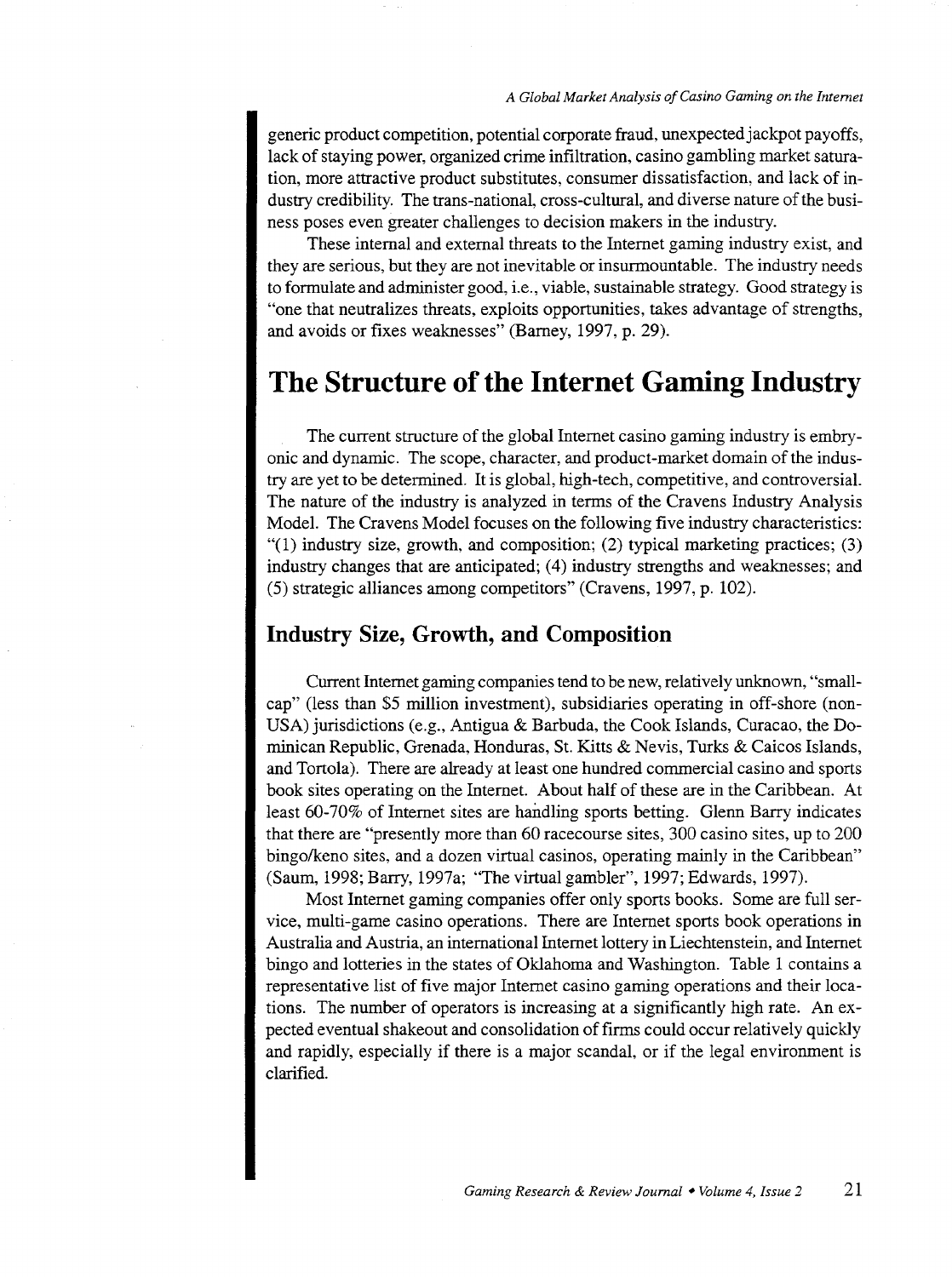#### Table I Internet Gaming Operations (Representative Listing)

- **e** CARIBBEAN CASINO (TURKS & CAICOS ISLANDS)
- **e** CASINOS OFTHESOUTHPACIF1C (COOK ISLANDS)
- **e** GALAXIWORLD(TORTOLA)
- **GLOBAL CASINO (GRENADA)**
- **e** WORLD WIDE WEB CASINOS(ANTIGUA)

#### **Typical Marketing Practices**

Currently, Internet gaming marketing programs are not sophisticated or well supported. The industry does not exhibit any good examples of integrated communication strategies focusing on achieving realistic objectives. Typical Internet casi-

nos currently offer a service line of table games, slot machines, and tournaments. They also provide chat facilities. They are in the process of developing encrypted communications and online debit and smart cards. New hardware, software, network, WebTV, PC-TV, and communications technologies will be integrated into existing operations on a continuous basis.

The resort destination, superstore, megastore approach of Las Vegas could go on-line. The customer would be able to

**If a state, such as Nevada, were to license and regulate Internet gaming, as it currently does other forms of gaming, the composition, nature, and potential of the Internet gaming industry would change dramatically.** 

do almost anything on-line that could be done in a casino. Eventually, the customer will be able to enter an actual land or sea-based casino on-line. In the future, it is possible that casino intranets, extranets, and Internets, the casino floor, and the resort casino megastore will merge. In addition, the Internet player would have access to anything else on the Internet on a real time basis. This could result in a competitive advantage over regular casinos, but it would be offset if regular casinos offered their customers integrated electronic connections to the Internet.

The Internet virtual casino could be a part of a real casino. Gaming machines located on a casino floor could be a part of an Internet casino. Internet gaming could be an extension of a casino. It could also be used as a test market for new casino services.

#### **Anticipated Industry Changes**

There is no global, multinational, or international authority for regulating Internet gaming. An international jurisdiction does not exist. Reliable industry-wide statis-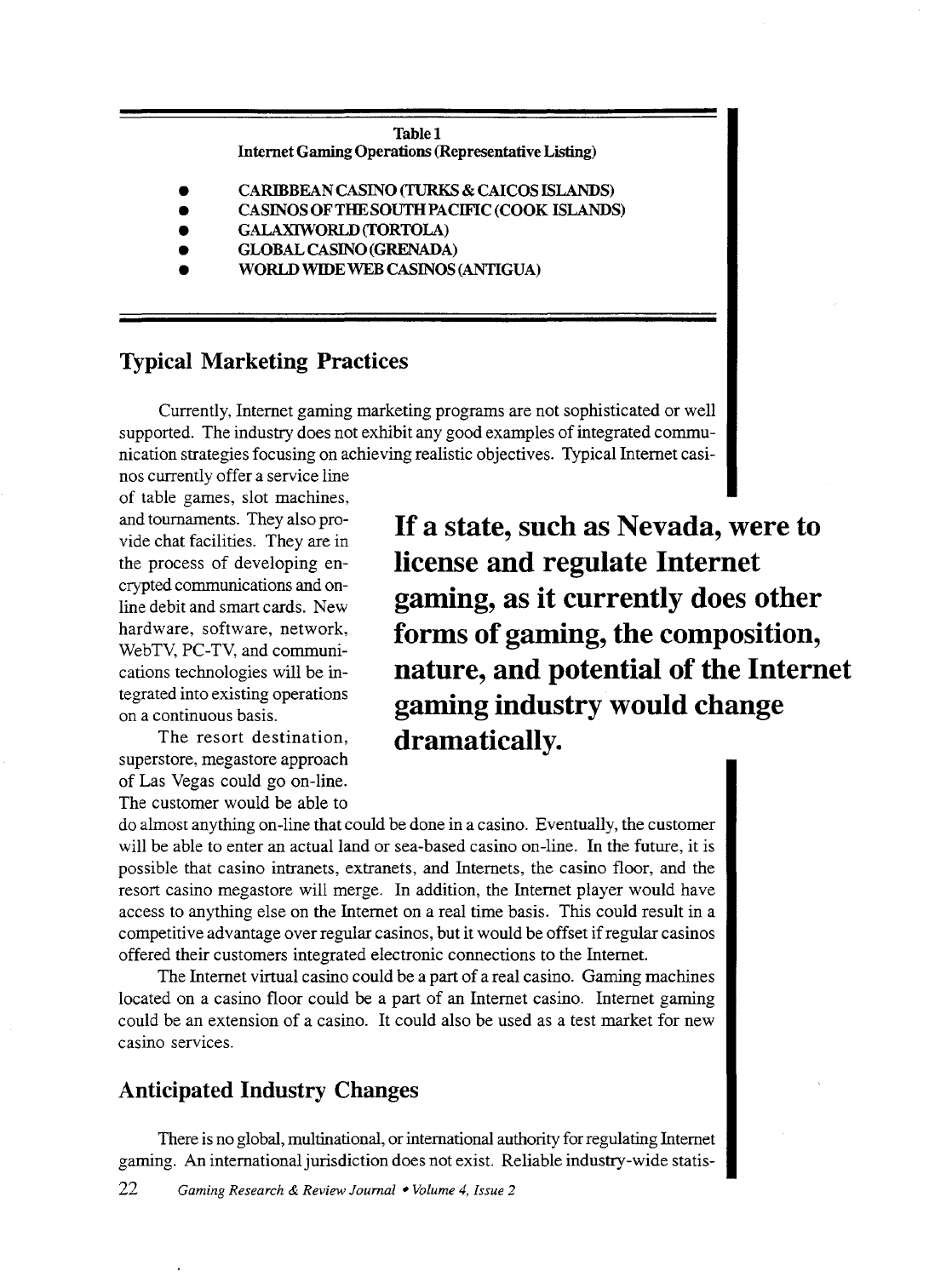tics are not available. Major, existing, land-based, water-based, and Native-American-based casino companies are not directly involved in Internet gaming.

The Internet gaming industry situation could change quickly and dramatically if Federal Law allowed states to determine the legality and regulation of Internet gaming. If a state, such as Nevada, were to license and regulate Internet gaming, as it currently does other forms of gaming, the composition, nature, and potential of the Internet gaming industry would change dramatically.

#### **Industry Strengths and Weaknesses**

The Internet gaming industry has several strengths. It has access to infrastructure, facilities, technology, gaming knowledge, capital, and skilled personnel. The global demand for gaming services, personal computers, Internet products, and Internet entertainment services (e.g., non-commercial casino games on the TV Guide Entertainment Network) is substantial and growing.

The industry also has many weaknesses, including unfamiliar names, off-shore locations, product newness, weak brands, lack of credibility, and inadequate marketing programs. It is opposed by the premiere United States casino industry trade group-the American Gaming Association-"because it isn't regulated, which threatens the integrity of the game." Regular casinos could lose their licenses, if they engaged in unregulated gaming (Quick, 1997).

Internet gaming is a new, dynamic, high-risk transaction situation for service providers, investors, gamblers, casinos, and government officials. It offers lowcost synergy and great business potential for the participants. It is characterized by new corporations, new subsidiaries, mergers, strategic alliances, personnel changes, off-shore operations, foreign jurisdictional licensing, credibility measures, software development, stock speculation, technology licensing, litigation, political posturing, uncertainty, and lack of reliable, relevant information.

#### **Strategic Alliances**

Internet gaming competitors are forming strategic alliances. "A strategic

**The initiation of the Internet** liance, two firms collaborate in **offering is occurring at a time when the traditional casino industry is becoming more competitive, is being politically scrutinized, and is growing more slowly.** 

alliance is more than a joint venture ... In a true strategic ala far more complete way by exchanging some key resources (although new entities may also be formed) to enable both parties to enhance their performance .... Alliances involve exchange of one or more resources [such as] .... access to sales and distribution networks, new-product technology, works, new-product technology,<br>
[and] production technology<br>
and capacity" (Guiltinan, Paul, & Madden, 1997, p. 26).<br>
Gaming Research & Review Journal • Volume 4, Issue 2 23

and capacity" (Guiltinan, Paul, & Madden, 1997, p. 26).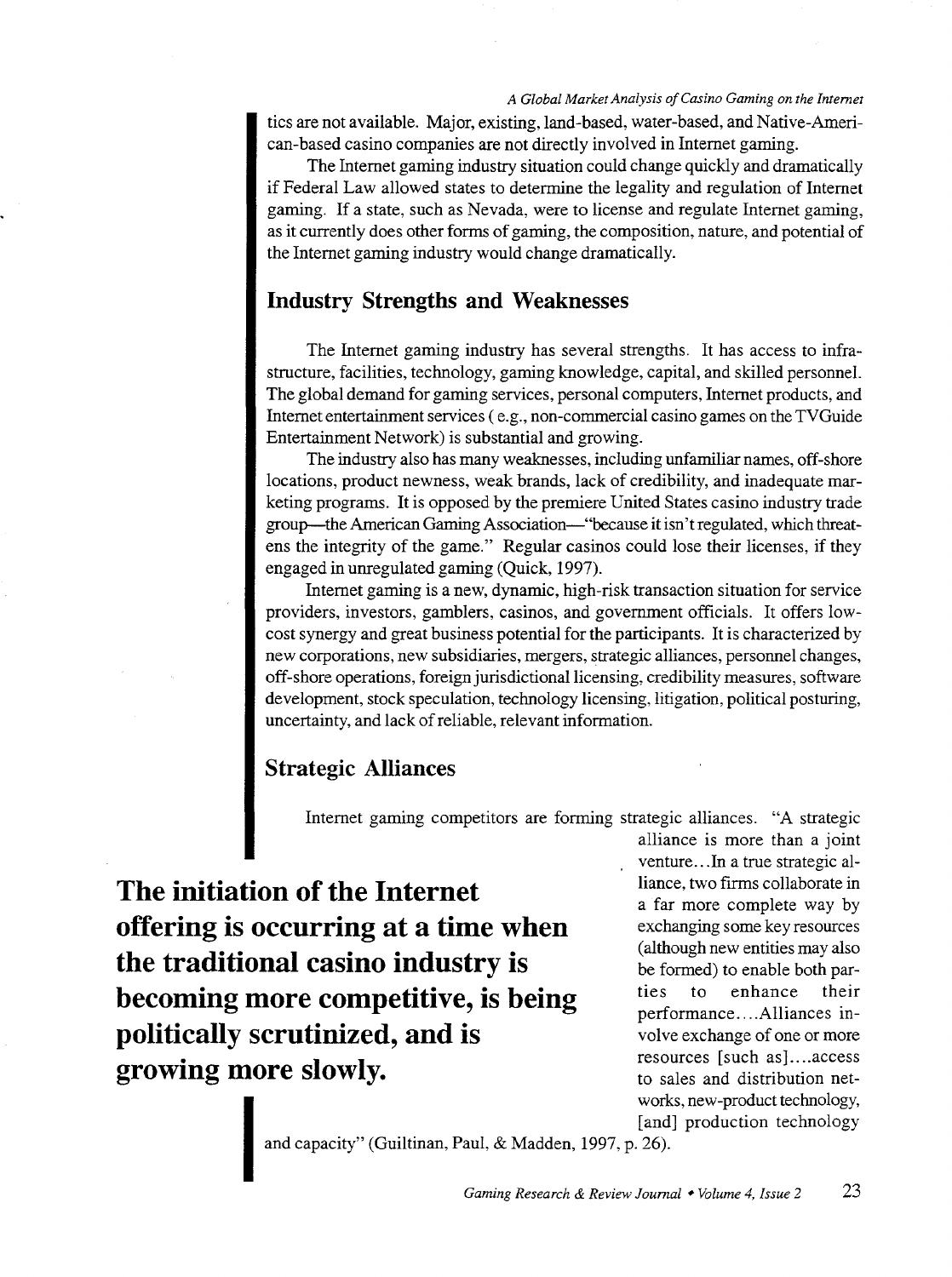Internet suppliers and service providers are cooperating in the development of customers, client-server locations, software, transaction processing, secure communications, credibility measures, and financing. For example, "WorldNow Online Corp., has entered into a strategic alliance with Casino World Holdings Ltd., to provide engineering and software development services and satellite telecommunications technology for use in online, state-of-the-art gaming applications" ("Casino World", 1997).

## **Competitive Market Situation**

The present Internet gaming competitive market situation can be characterized as monopolist competition. The industry contains several firms, and each firm is providing differentiated services. The initiation of the Internet offering is occurring at a time when the traditional casino industry is becoming more competitive, is being politically scrutinized, and is growing more slowly.

Traditional competitors are searching for a competitive advantage. Some experts believe that "in a more competitive environment, new technology will be an important dynamic to enhance casino profitability" (Ader and Lumpkins, 1997, p. 18). New slot machines, such as the computer-based Odyssey™, are one application of new technology. Internet gaming is an another application of a new technology.

The Internet market exhibits characteristics of both the introduction and growth stages of the product life cycle. Product strategy is experimental. It is not uniform. However, model product lines and product mixes already exist. Product ideas are being copied from casino formats.

Distribution strategy is intensive at the start of the product life cycle. Every firm Internet site anywhere in the world is potentially available to every household in the world that has a PC, a modem, and an Internet access provider. This coverage will increase as PC's and TV's merge.

In general, current Internet casino gaming pricing strategy is aimed at the economy market. Pricing is set at relatively low levels (in terms of coin denominations and minimum bets, notwithstanding certain required minimum bets-such as \$100) found in many regular casinos.

Promotional strategy, especially advertising strategy, stresses primary information (i.e., basic product information) as opposed to selective (comparative) information (i.e., one competitor versus another). Direct marketing without the use of personal selling is emphasized because of customer dispersion in the marketplace and the nature of the Internet transaction.

# **Marketing Strategy**

Strategic global marketing theory suggests that the appropriate marketing strategy for the pioneering firms of Internet gaming, given the expected nature of competition and the market, is a policy of strategic alliances and rapid diffusion. This would enable the pioneers to "ride the revenue curve" and achieve strong market share and high return on investment.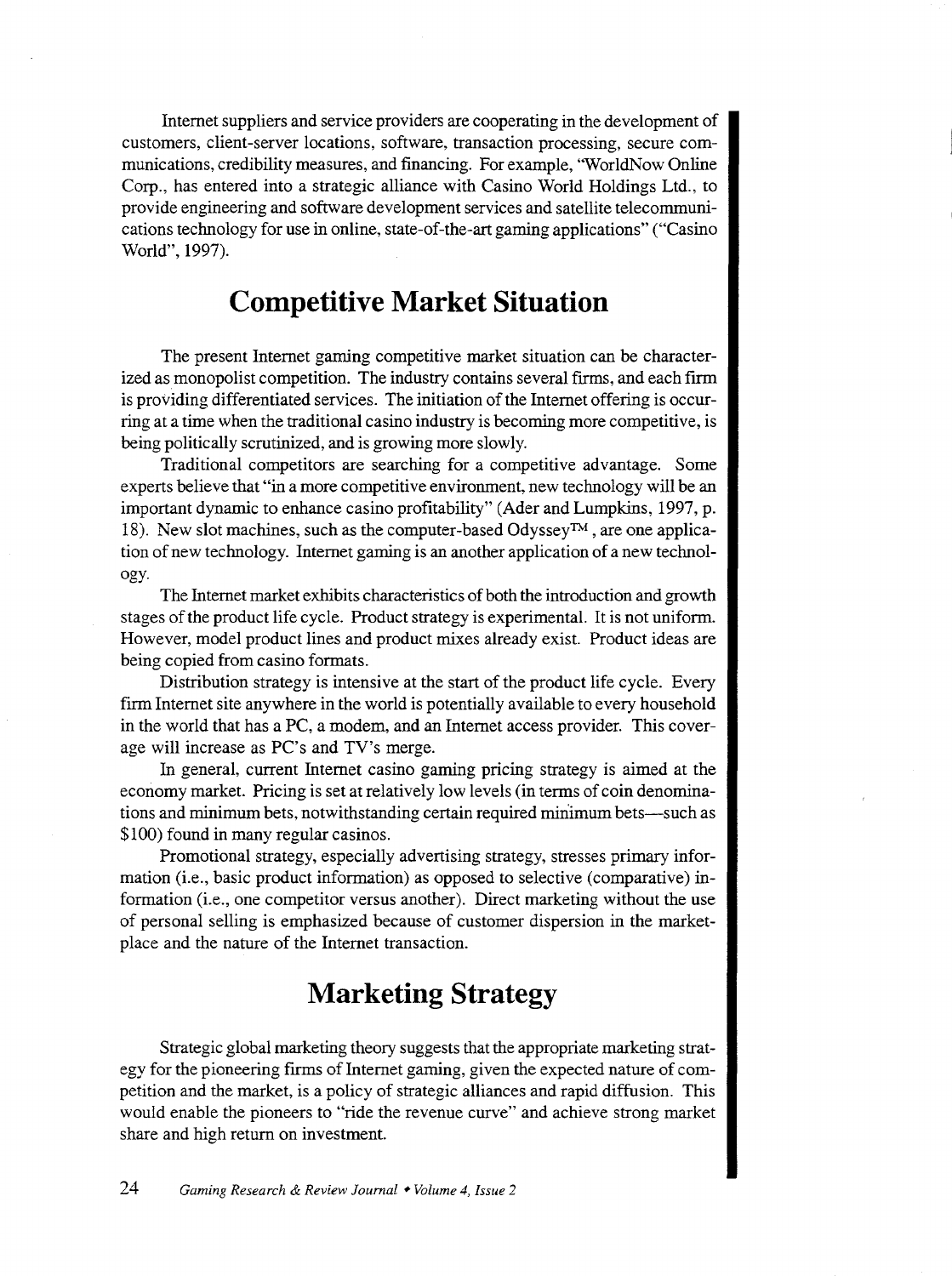Potential advantages of a rapid diffusion strategy include economies of scale, experience curve effects, defining the rules of the game, distribution advantages, influence on consumer choice criteria and attitudes, preempting scarce resources, preempting competition, and high switching costs (Boyd, Walker, & Larreche, 1995).

#### **Target Markets**

There are many product markets and target markets in the traditional, i.e., regular, business of casino gaming. Each product market (e.g., slot machines in Las Vegas) is composed of market segments (e.g., premium players and grind players). A casino can elect to compete in one or more or all of the market segments in a defined and segmented product market. A market niche is a narrowly defined market segment, or a sub-segment of a specified market segment. A strategic business unit (e.g., Sam's Town, in Las Vegas) is composed of a set of product markets, and many sets of target markets.

Internet gaming can be perceived as the complete business of an organization, or it can be managed as a strategic business unit of a larger organizational unit. Regardless of the organization's size and structure, it should be managed as any other strategic business unit. It should eventually be analyzed in terms of product markets, target markets, and market niches. Each market should be reflected in a corresponding profile or databank. A separate marketing program should be developed for each target market. Within a given organization, operating synergies should be identified across all strategic business units, product markets, market segments, and target markets. This could include traditional casino strategic business units and a new Internet gaming unit.

One combined target market perspective sees the typical traditional casino club member as a natural target market for Internet gaming. Another perspective sees a convergence of the typical casino gambler and the typical Internet user. The profile is an adult male, 45 years old, with a college education, and earning \$45,000 a year. (Bellehumeur, 1997).

An alternative perspective can be based on the typical gambler reported in the annual *Harrah's Survey of Casino Entertainment.* In 1995, Harrah's gambler's profile consisted of an adult male/female, 47 years old, some college/college graduate, earning \$39,000, and a blue collar/retired/military/homemaker occupation (Harrah's, 1996). An interpretation of Harrah's report sees "the typical casino gambler [as] the classic boomer" (Duff ,1997).

In all of these perspectives, the cited customer profile, or relationship, is either too broad or questionable to make meaningful forecasts for future Internet gaming markets. For example, research needs to be conducted to determine if the typical casino club member uses the Internet, purchases products on the Internet, and would gamble on the Internet. There is probably a significant difference between local (resident) and visitor club members with respect to Internet usage, purchase behavior, and propensity to gamble on the Internet. Further, a meaningful Internet gaming target profile would include more consumer dimensions covering sociodemographics, attitudes, life-style, and consumption behavior.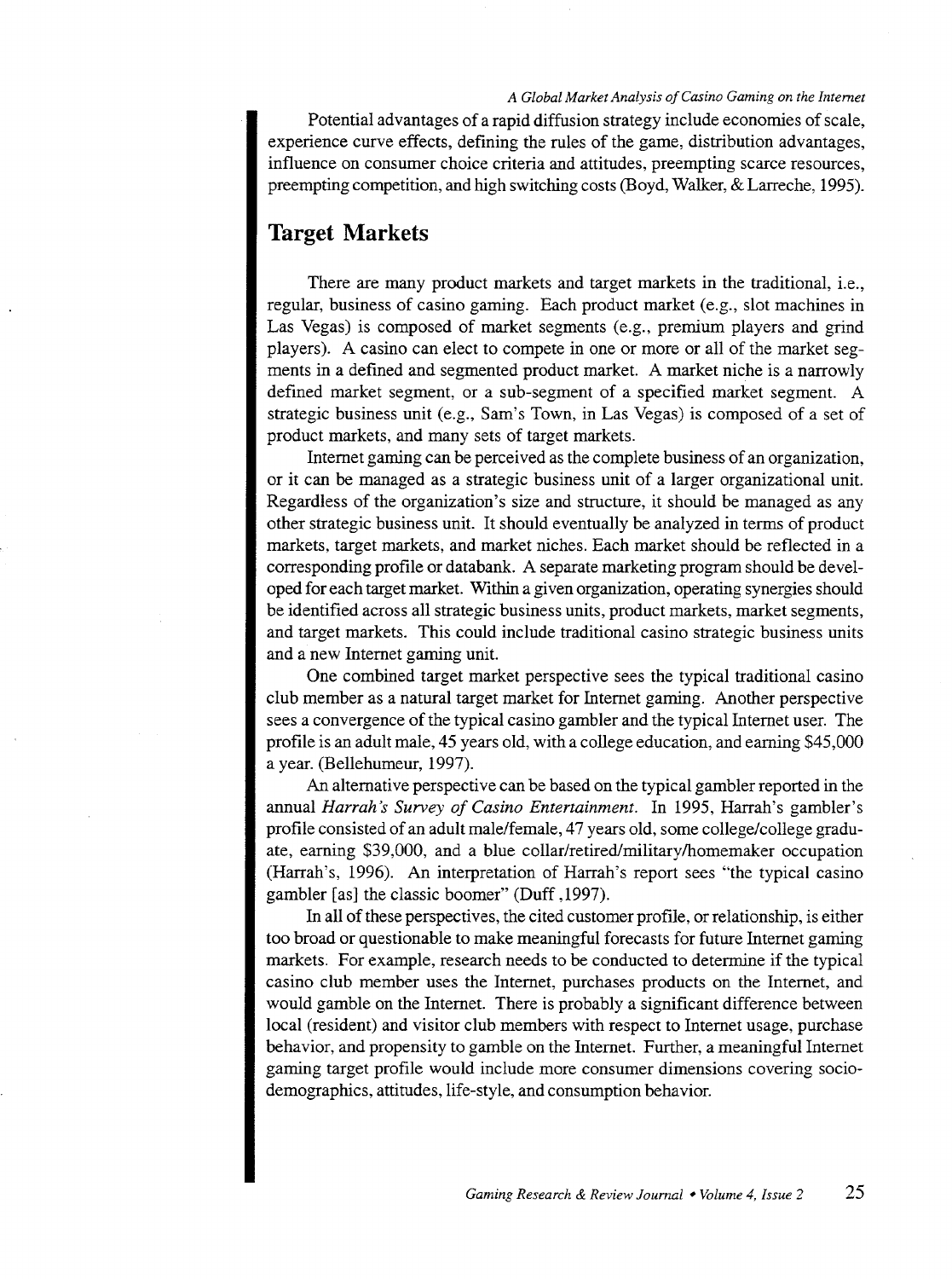#### **Consumer Needs**

The basic consumer needs associated with the Internet gaming service (e.g., convenient) are the same as those attributed to traditional casino gaming. However, these needs will have to be met, given the heightened market sensitivity, the market success requirements, and the nature of the new medium.

Table 2 indicates some specific identified consumer needs relevant to casino gaming in this new environment. The results of Internet product launch, and eventual market success or failure, will be dependent on managerial understanding of relevant consumer behavior, meeting articulated and sub-conscious consumer needs and concerns, consumer experience and satisfaction, and the legal and regulatory environments.



#### **Internet Gaming Product Life Cycle**

Internet gaming is in the initial phase of the introductory stage of the product life cycle. "The introductory stage of the product life cycle occurs when a product is first introduced to its intended target market. During this period, sales grow slowly, and profit is minimal.. .The marketing objective for the company at this stage is to create consumer awareness and stimulate trial—the initial purchase of a product by a consumer" (Berkowitz, Kerin, Hartley, & Rudelius, 1997).

Internet gaming services are just now being commercialized. Members of the industry are still testing network software and other aspects of the service offering. Most potential consumers are not aware of the product or how to access it.

The competitive situation at market introduction is generally characterized by monopoly or monopolistic competition—one or a few firms. The product line consists of one or a few items--- the set of desired features is not yet clear.

Distribution strategy focuses on building channels of distribution, and exclusive or selective as opposed to intensive distribution. Price strategy is either premium (high) or penetration (low) depending on such variables as the shape of the demand curve, the nature of competition, and organizational objectives. Promotion strategy stresses primary demand and basic product information in contrast to se-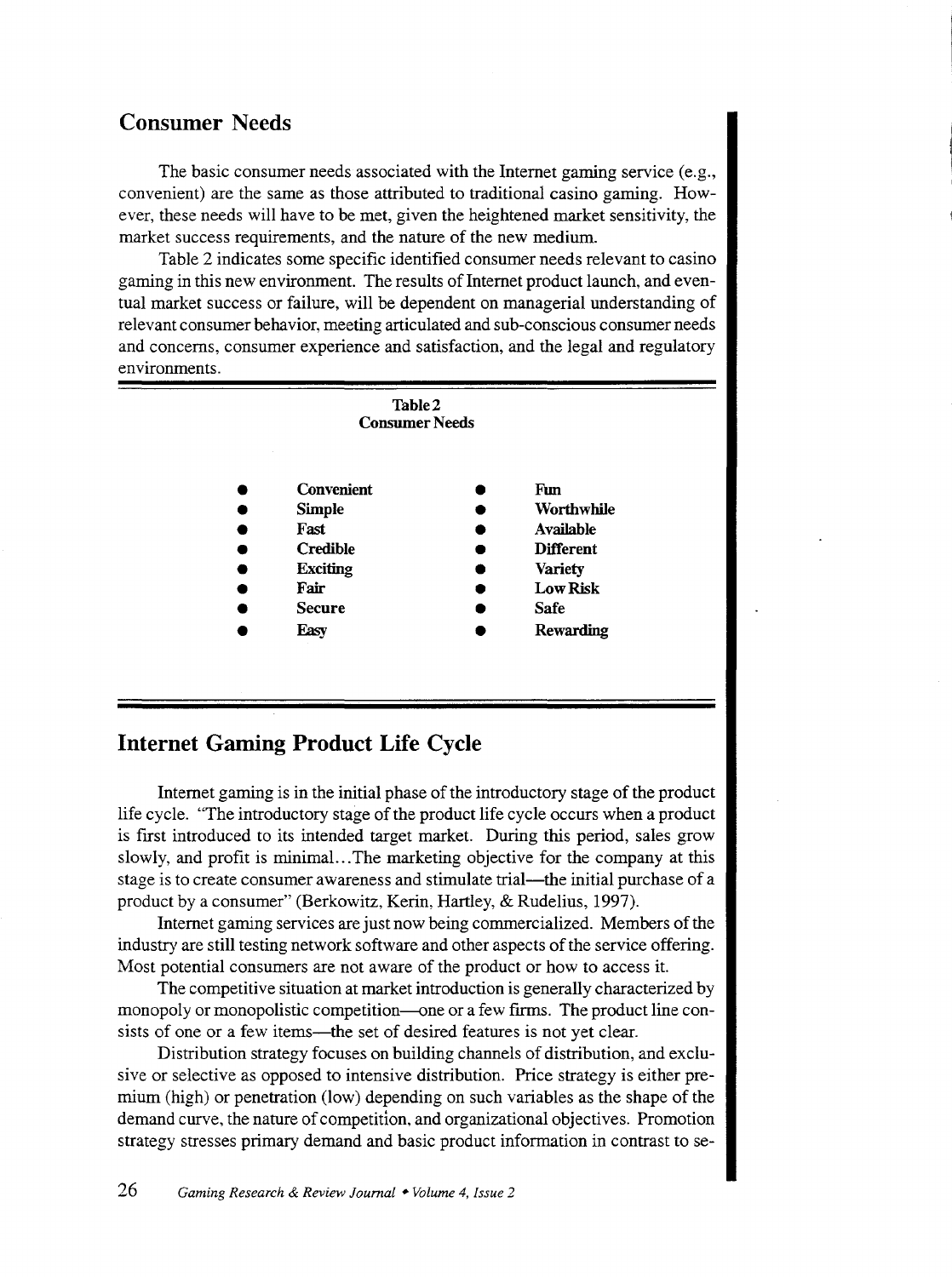lective demand and comparative argumentation (Perreault and McCarthy, 1996, p. 598).

Figure 1 indicates the estimated market position of the Internet service in 1997 and the year 2000. Crossover from market growth to market maturity could occur in the fourth year of the product life cycle.



Figure 1. Internet Gaming-Product Life Cycle

### **Diffusion of Innovation**

The diffusion of the innovation of Internet gaming across product adopter groups (e.g., innovators-2.5%, early adopters-13.5%, early majority-34%, late majority-34%, and laggards-16%) comprising the long -run market potential could be relatively quick, notwithstanding relatively slow and frustrating communications connections, privacy worries, security concerns, legality threats, fraud fears, and unfamiliar, confusing local, state, federal, foreign, and international legal environments. Innovators and early adopters are considered opinion leaders. It is assumed that 10 percent of the potential market, i.e., the opinion leaders, will try Internet gaming in the first year of its introduction.

If the opinion leaders are satisfied, Internet gaming could diffuse relatively quickly. In a credible and open market, free of artificial constraints, Internet gaming could diffuse more quickly. Diffusion is a function of the perceived relative advantage of the product over existing products, the perceived product compatibility with current consumption behavior and cultural values, the perceived level of complexity, the perceived trialability of the product, and the easy observability of the product benefits (Cateora, 1996).

Internet gaming exhibits relative advantages. It is compatible with current consumption behavior and cultural values, is relatively simple to use for the targeted market, can be tried on an experimental basis, and its benefits are readily observable and can be easily communicated. Further, there are many competitors, international trade barriers are low, the capital cost of entry is low, the technology is widely available and easily accessible, marketing policies are market growth oriented, and consumers have the resources and easy access to a variety of retail locations.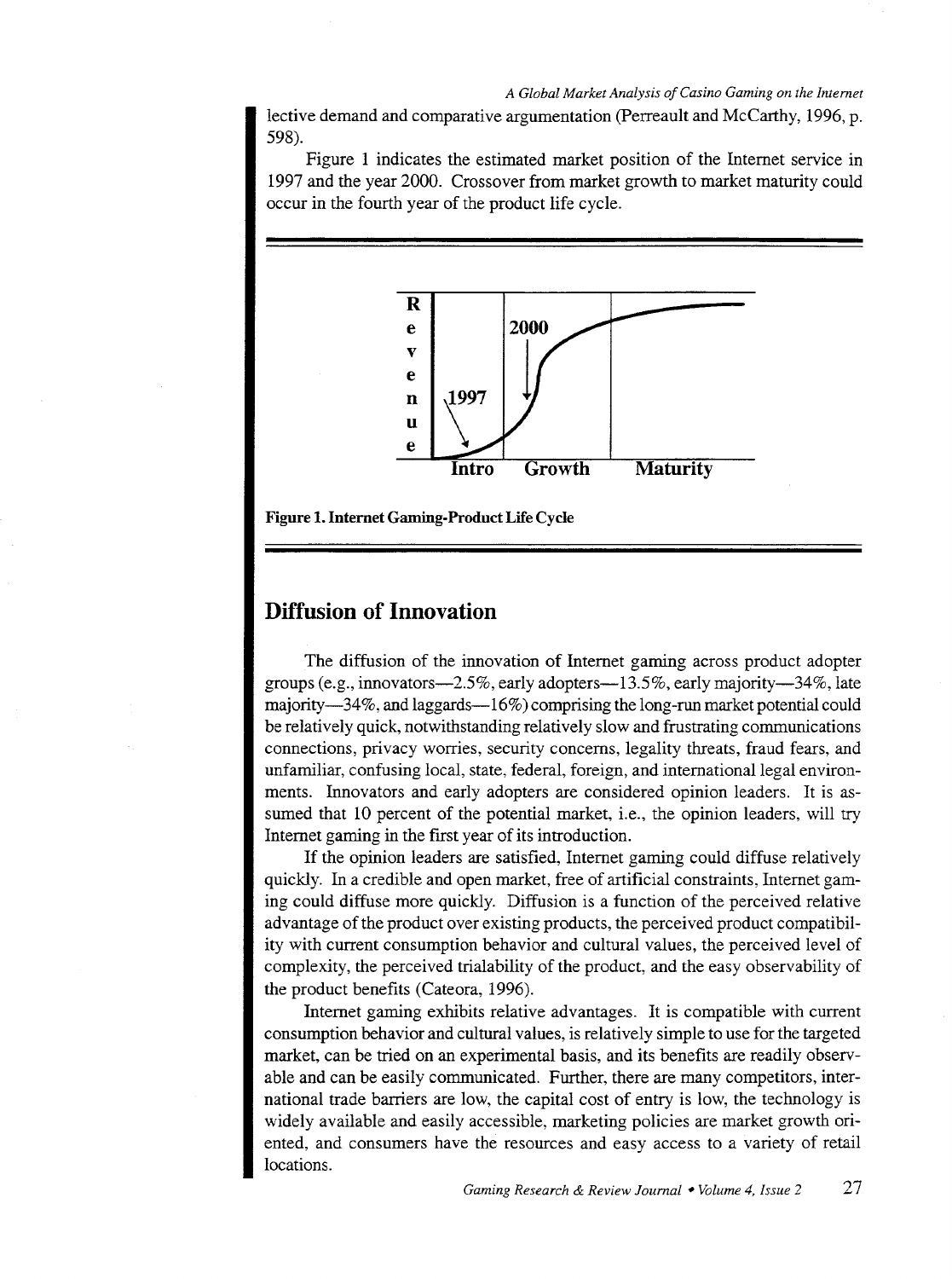The nature and type of the gaming innovation will affect the rate of diffusion. Internet gaming is an innovative product. It is as innovative to casino gaming as the microwave oven was to cooking. It meets the dictionary definition of innovation as "the introduction of something new ... a new idea, method, or device." "From a sociological viewpoint, any idea perceived as new by a group of people is an innovation" (Cateora, 1996).

Internet gaming is a significant change from existing casino gaming services. It could be described as a discontinuous type of innovation. This type of change, as compared to a continuous innovation, such as disposable razors, is the most difficult to diffuse across a population. Such an innovation "involves the establishment of new consumption patterns and the creation of previously unknown products. It introduces an idea or behavior pattern where there was none before" (Cateora, 1996).

Household consumers in the potential market are familiar with and have been involved in both the Internet and casino gaming. It is assumed that there is a positive relationship between this past Internet and casino related behavior, and recognized service advantages, consumption patterns, cultural values, lack of complexity, trialability, and observability of the new product.

#### **Diffusion of Internet Gaming**

The velocity of diffusion of the Internet casino gaming innovation will be determined by corporate policies affecting: ( 1) the level of market awareness of the product concept; (2) the degree of market understanding of the product operating system; (3) the ease of use of the computers, software, procedures (e.g., cash transfers) and network; (4) the level of credibility (trustworthiness, security-privacy and financial, and expertise) of the system providers and stakeholders; (5) the ability to try out the system; (6) clear product benefits for the consumer; (7) obvious advantages over alternative forms of entertainment for the consumer; (8) the amount of system compatibility with customer use habits with complementary products and systems; and (9) the measure of compatibility with customer social and cultural values.

#### **Repeat Use of Internet Gaming Web Sites**

Realization of Internet gaming market potential, and diffusion of the gaming service across the target market, is also dependent on repeat use of gaming web sites. Internet gaming web sites will experience the same challenges as any other commercial web site. Retaining desired gaming customers will be a challenge for marketing and web site managers.

A study by the marketing research firm, SurveySite, of visitors to web sites located in the United States and Canada indicated the relative attractiveness (in descending order) of the following factors of a web site: interesting content, enjoyable, layout quality, uniqueness, ease of finding information, exciting, visually attractive, easy to navigate, and the speed of moving around the site. Graphics quality was not considered "an important consideration when compared to the other factors" (Rice, 1997).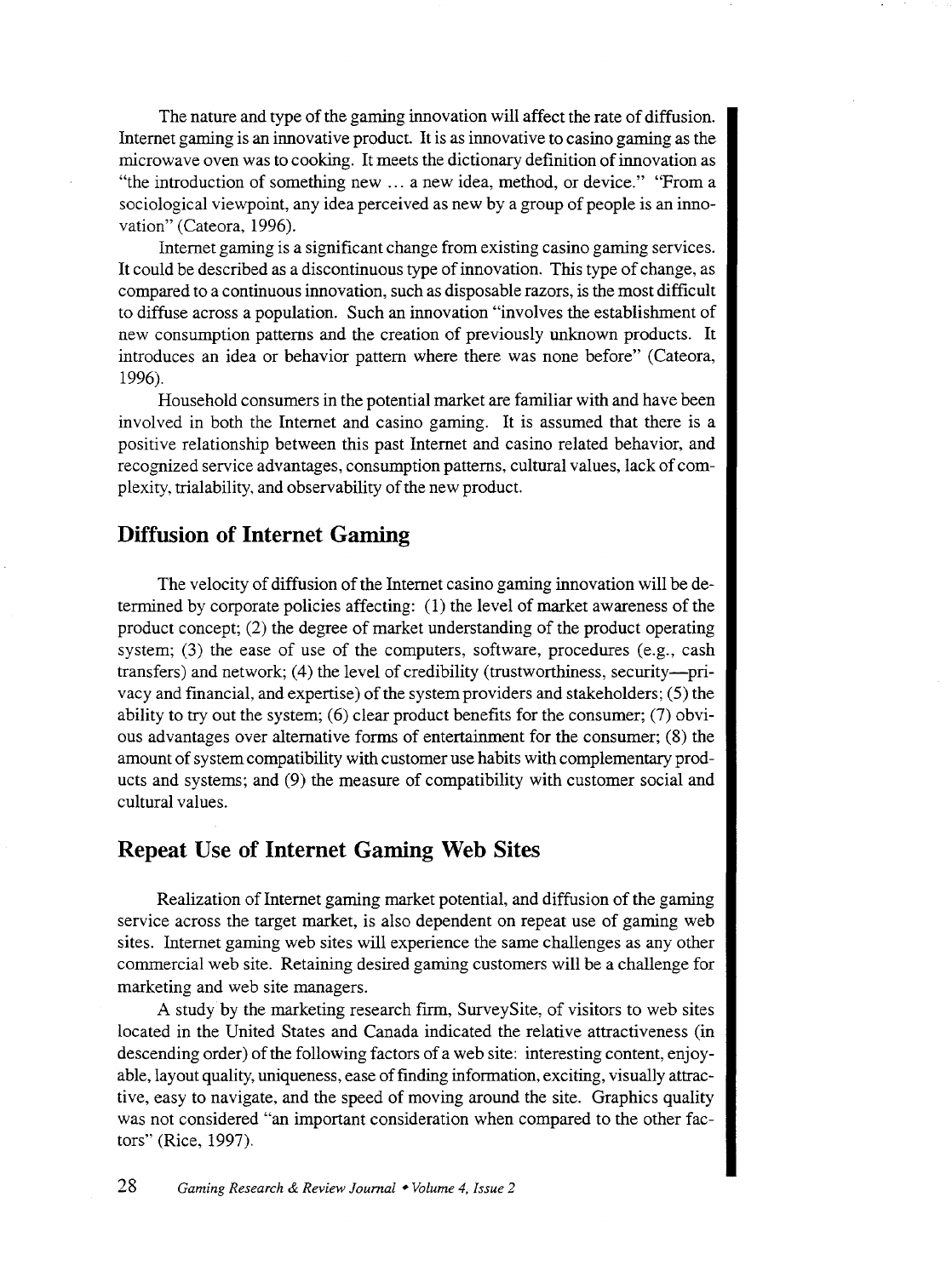# **Market Potential and Market Demand**

### **Market Potential**

Market potential is a future estimate of "what a whole market segment might buy" (Perreault and McCarthy, 1996). It is a feasible, i.e., realizable objective for an industry. In the case of Internet gaming, the forecasted market potential is substantially higher than the forecasted market demand. The difference between the two forecasts would be like the relative difference between the number of households actually gambling in the past year and the number of households that are prone to gamble. The number of gambling prone households would be more than double the number of households actually gambling.

### **Market Demand**

The market forecast (estimated market demand) is the expected demand, i.e., revenue, for a future period for an industry, given specified environments (e.g., economic and legal), marketing mixes, and marketing budgets. The global market demand (i.e., the expected demand) for the Internet gaming market has been estimated from about \$9 billion to \$40 billion (a range of \$31 billion) for the year 2000 (Sinclair, 1997; VentureTech, 1997; Walker and Miller, 1997).

### **Sebastian Sinclair's Model**

Table 3 indicates a global Internet casino gaming market potential of about \$25 billion and an optimistic market demand forecast for the global Internet casino gaming industry of about \$9 billion for the year 2000 based on Sebastian Sinclair's forecasting model. Sinclair's model assumes 170 million Internet users, gaming revenue of \$150 per adult, and a market penetration rate of 34 percent by the year 2000 (Sinclair, 1997).

|                                                                                                                    | Table 3<br>Internet Gaming Demand Forecast Year 2000 (Sebastian Sinclair's Model)           |  |
|--------------------------------------------------------------------------------------------------------------------|---------------------------------------------------------------------------------------------|--|
| Adult Home Internet Users (Global) <sup>1</sup>                                                                    | 170M                                                                                        |  |
| US Casino Gaming Revenue <sup>2</sup><br>US Adult Population <sup>3</sup><br>Gaming Revenue Per Adult <sup>4</sup> | 31 B<br>204M<br>\$150                                                                       |  |
| Market Potential Penetration Rate <sup>4</sup>                                                                     | 34%                                                                                         |  |
| Forecast: $(170M \times $150 = $25B \times 34\% = $9B)^4$                                                          |                                                                                             |  |
|                                                                                                                    | res <sup>-1</sup> Find/SVP Morgan Stanley CommerceNet Consortium/Nielsen Media Research and |  |

Sources: 'Find/SVP, Morgan Stanley, ConunerceNet Consortium/Nielsen Media Research, and Christiansen/ Associates, Inc.; <sup>2</sup>Christiansen/Cummings; <sup>3</sup>US Census Bureau; and <sup>4</sup>Sebastian Sinclair. Cummings Associates, Inc.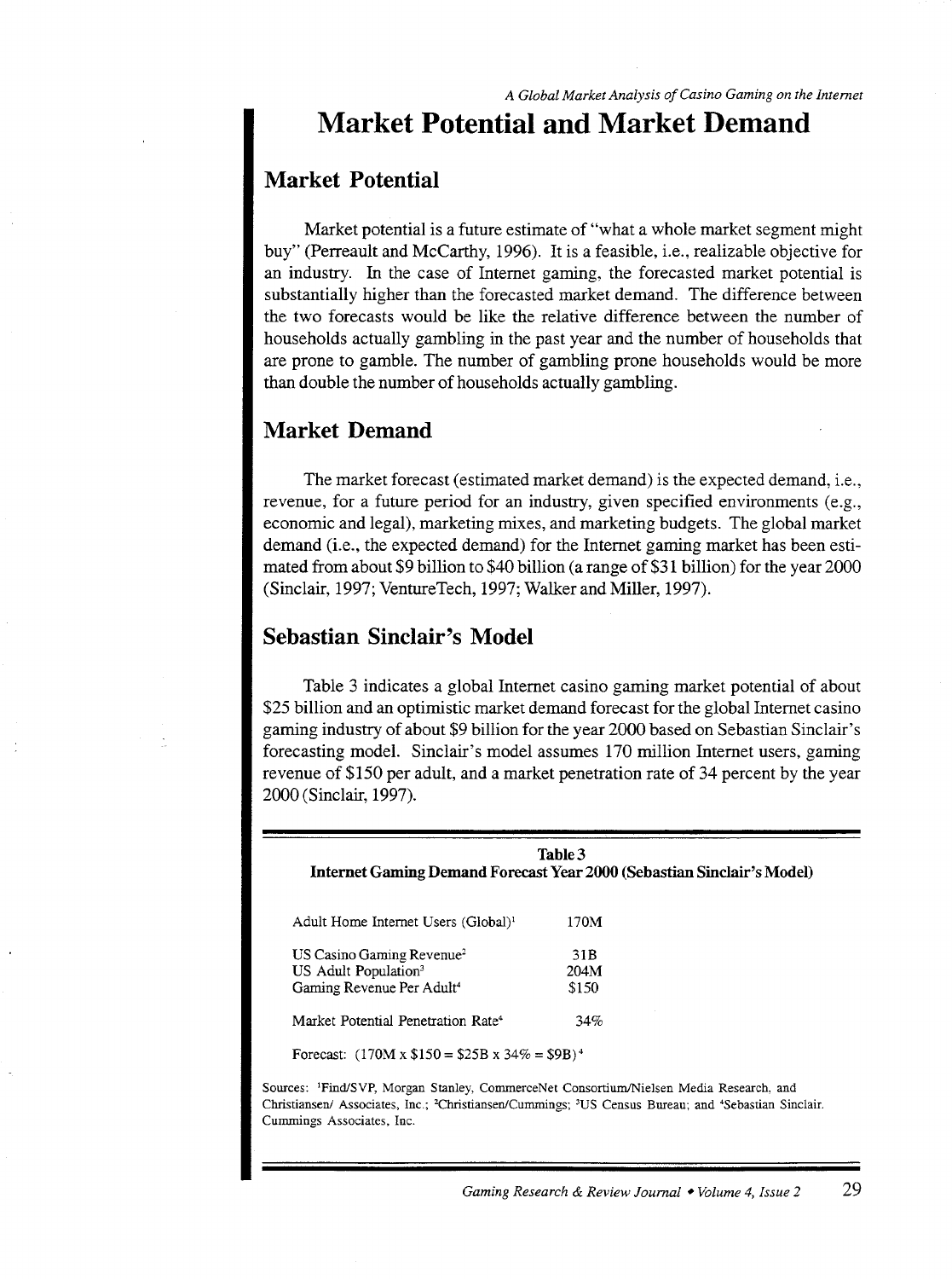In 1996, the realized world (industry) market demand for Internet gaming was probably less than \$200 million. A \$200 million base growing to \$9 billion would be over a 4 thousand percent increase by the year 2000. Considering the recent ( 1996) decline in the growth rate of casino gaming, the unfavorable political climate in the United States for casino gaming, the unclear legal environment for Internet gaming, and the lack of resources devoted to marketing Internet gaming, even the low end (\$9 billion) of the market forecast range is unlikely to be realized in just 4 years.

#### **Bass Diffusion Model**

Figure 2 is a forecast of the Internet gaming market potential using the Bass Diffusion Model (Calentone and Di Benedetto, 1993; Bass, 1969). The functional notation of the Bass Model is  $s_t = (p_0)(m) + (q-p_0)(y_{(t-1)}) - (a)(y_{(t-1)})^2$  (where  $s =$ sales,  $p =$  innovation rate,  $q =$  diffusion rate,  $m =$  market potential,  $y =$  cumulative sales,  $t =$  time period,  $a =$  slope coefficient, and  $a = q/m$ ).



**Figure 2. Market Potential Cumulative Forecast** 

The Bass Model was applied to the Internet gaming problem using an innovation (i.e., trial) rate of 10 percent, a diffusion (i.e., imitation) rate of 50 percent, a market potential of \$25 billion (from the Sinclair Model), where year 1 is 1997, and year 4 is the year 2000. The resulting curve is a typical "s-curve" associated with marketing phenomena, including diffusion of innovation.

The Bass Model used in Figure 2 predicts accumulated first time sales of \$14.5 billion for the year 2000, and the annual forecast first time sales of \$4.5 billion for the year 2000 (determined by subtracting accumulated sales of \$10 billion for 1999 from the \$14.5 billion accumulated by the year 2000).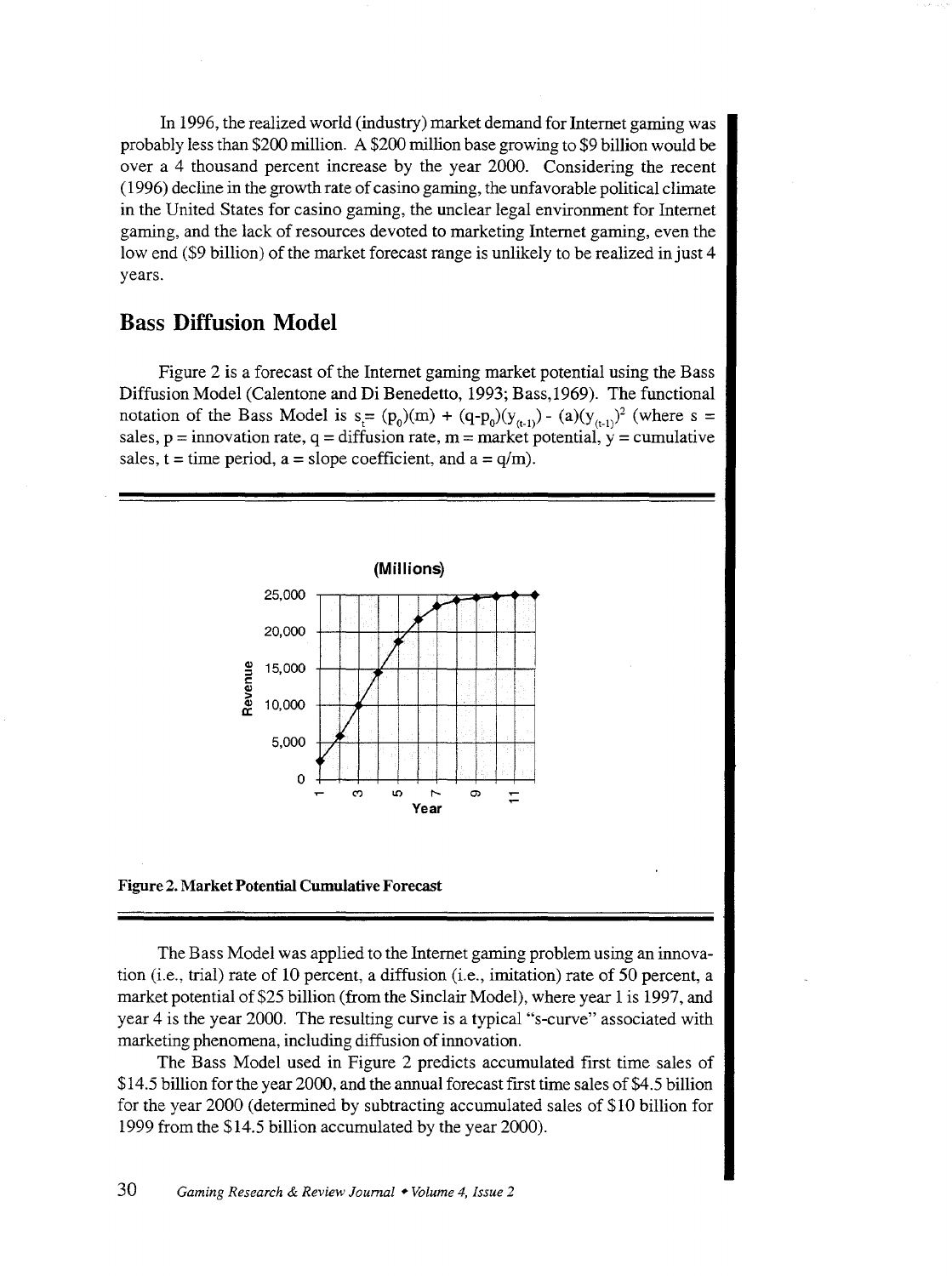Assuming that the repeat sales rate is 50 percent by the year 2000 (which would be expected to eventually rise to about 70 percent based on the experience in the Las Vegas casino market), the forecasted market demand would be about \$9 billion for the year 2000. This forecast is the same as that indicated by the Sinclair Model. A lower diffusion rate (e.g., 40 percent) would produce a flatter "s-curve" resulting in a demand forecast of about \$8 billion.

The model as demonstrated in Figure 2 indicates new revenues increasing at a decreasing rate after the year 2000 and stabilizing about the year 2006. However, the potential used in this model is based on the estimated potential in the year 2000.

This estimated market potential figure could change significantly depending on political, technological, legal, regulatory, cultural, competitive, and economic variables. Nonetheless, the Bass Model provides a dynamic working model of the industry, and its parameter values (e.g., innovation rate) could be easily adjusted to reflect experience and changing environments.

#### **Amended Sinclair Model**

Table 4 indicates an optimistic market demand forecast for the global Internet gaming industry of about \$3 billion for the year 2000, based on an amended version of Sebastian Sinclair's model, and assuming a free market (i.e., where. traditional, regular casinos, as well as new, Internet casinos, participate in Internet gaming, licensed and regulated by credible, experienced state agencies-e.g., the Nevada Gaming Control Board).

|                                                                                                                    | Table 4<br><b>Internet Gaming Demand Forecast Year 2000 (Amended Sinclair Model)</b> |  |
|--------------------------------------------------------------------------------------------------------------------|--------------------------------------------------------------------------------------|--|
| Adult Home Internet Users (Global) <sup>1</sup><br>Gamblers (USA $\%$ ) <sup>2</sup><br>Internet Gamblers (Global) | 170M<br>31%<br>53M                                                                   |  |
| US Casino Gaming Revenue <sup>3</sup><br>US Adult Population <sup>4</sup><br>Gaming Revenue Per Adult <sup>5</sup> | 31B<br>204M<br>\$150                                                                 |  |
| Potential Forecast: $(53M \times $150 = $8B)$                                                                      |                                                                                      |  |
| Penetration Rate <sup>5</sup>                                                                                      | 34%                                                                                  |  |
| Demand Forecast: $(53M \times $150 \times 34\% = $3B)$                                                             |                                                                                      |  |

Sources: 'Find/SVP, Morgan Stanley, CommerceNet Consortium/Nielsen Media Research, and Christiansen/Cummings Associates, Inc.; <sup>2</sup>Harrah's; <sup>3</sup>Christiansen/Cummings Associates, Inc.; <sup>4</sup>US Census Bureau; and <sup>5</sup>Sebastian Sinclair.

In Table 4, the number of Internet gamblers world-wide is the product of the global number of adult home Internet users times the percent of United States households visiting a casino in 1995. A global Internet casino market potential of \$8 billion is calculated by multiplying the number of global Internet users times the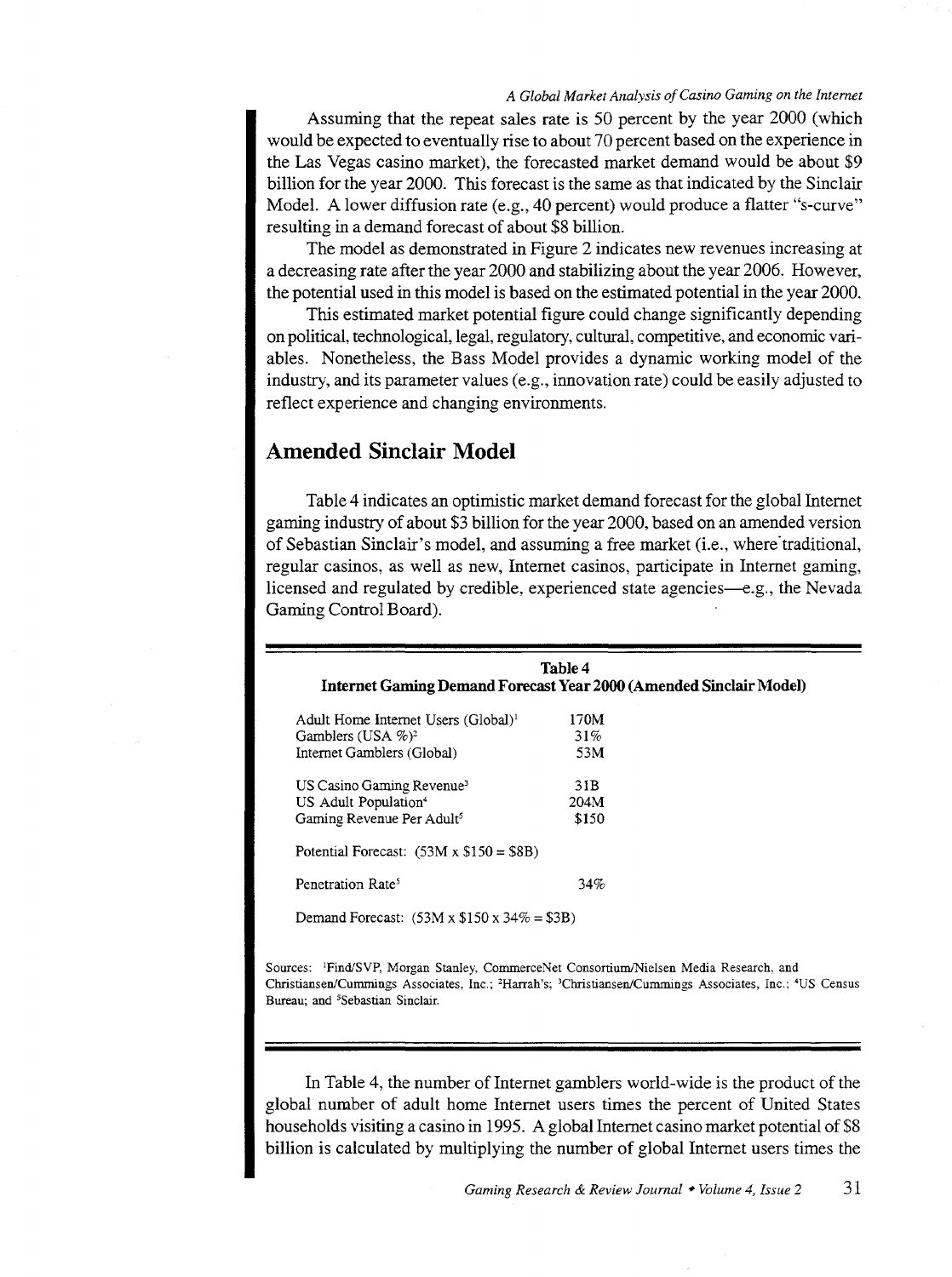average gaming revenue per adult in the United States. The number of potential global Internet gamblers is multiplied by the average gaming revenue per adult in the United States times the penetration rate to produce the global Internet gaming forecast of \$3 billion.

The \$8 billion Internet gaming potential estimate could be considered overstated because the number of adult home Internet users could be overstated. For example, research by the Yankee Group indicates that only 43 million United States homes will have Internet access by the year 2000 (compared to the 75 million United States and Canadian adult home users used in the Sinclair model), and only 3 percent of these homes will have high-speed access (i.e., greater than 28,800 BAUD).

On the other hand, the market potential could be understated because 61 percent of United States adults consider casino entertainment as acceptable for anyone, whereas only 31 percent of United States households actually visited a casino in 1995 (Harrah's, 1996).

It could be reasonably assumed, that with the appropriate legal environment and marketing incentives, anyone accepting casino gambling represents latent demand and could become an active customer. This would increase the number of Internet gamblers to about 104 million, resulting in a gaming market potential of about \$16 billion, and a market demand forecast of about \$5 billion for the year 2000.

It is assumed that the United States share of the global Internet usage will be about 45 percent (i.e., about 75 million adult home users) in the year 2000 (Sinclair, 1997). Data from Jupiter Communications, Inc. indicates an even lower forecast. It predicts that there will be only 35 million on-line United States households (without considering the number of adult home users per household) by the year 2000 (Sandberg, 1997). Also, the percent of Internet gamblers may be less than the 31 percent of the United States household population that gambled in a casino during 1995 (Harrah's, 1996).

### Bass **Model Applied to the Amended Sinclair Model**

Figure 3 indicates the shape of the annual Internet gaming revenue curve when the Bass Model is applied to the market potential produced by the Amended Sinclair Model, and where the innovative rate and the diffusion rate are kept equivalent to the original Sinclair Model (i.e, the market potential is \$8 billion, the innovation rate is 10 percent, and the diffusion rate is 50 percent).

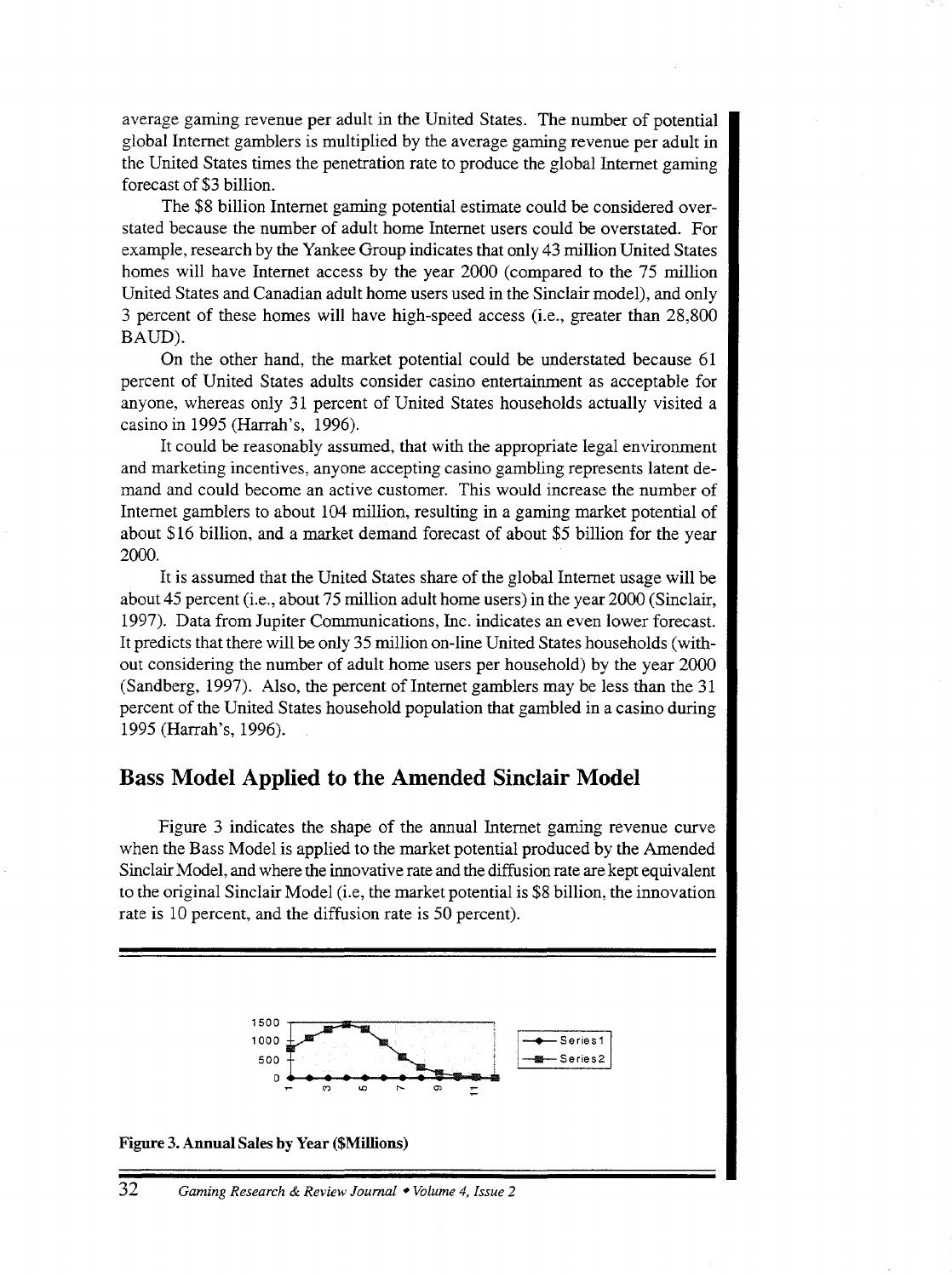Series 1 data represent years into the future, where year 1 is 1997. The series 2 data represent the annual sales forecasts. The forecasted revenue for first time customers is about \$1.5 billion. Based on a repeat customer factor of 50 percent, Internet gaming revenue is forecasted at about \$3 billion for the year 2000, which agrees with the forecasted demand in Table 4 (the Amended Sinclair Model).

Figure 4 shows accumulated first time sales based on the Bass Model and the same data used in Figure 3 (market potential of \$8 billion, innovation rate of 10 percent, and diffusion rate of 50 percent).



**Figure 4. Accumulated** Sales By **Year(\$ Millions)** 

Cumulative sales in 1999 were \$3.2 billion, and in the year 2000 they were \$4.7 billion (resulting in the annual increase in the year 2000 of \$1.5 billion).

#### **Different Market Assumptions**

Table 5 indicates conservative estimates of global market demand under different market assumptions, and given a more controlled market situation, such as

**Technically speaking, any household in the world equipped with a computer and communications device can access any Internet gaming service provider on the globe.** 

the one that currently exists, where Internet gaming is considered by many influential citizens and authorities to be illegal, and where Internet gaming is not licensed and regulated in the traditional, major gaming jurisdictions, with established casinos (e.g., the Mirage in Las Vegas).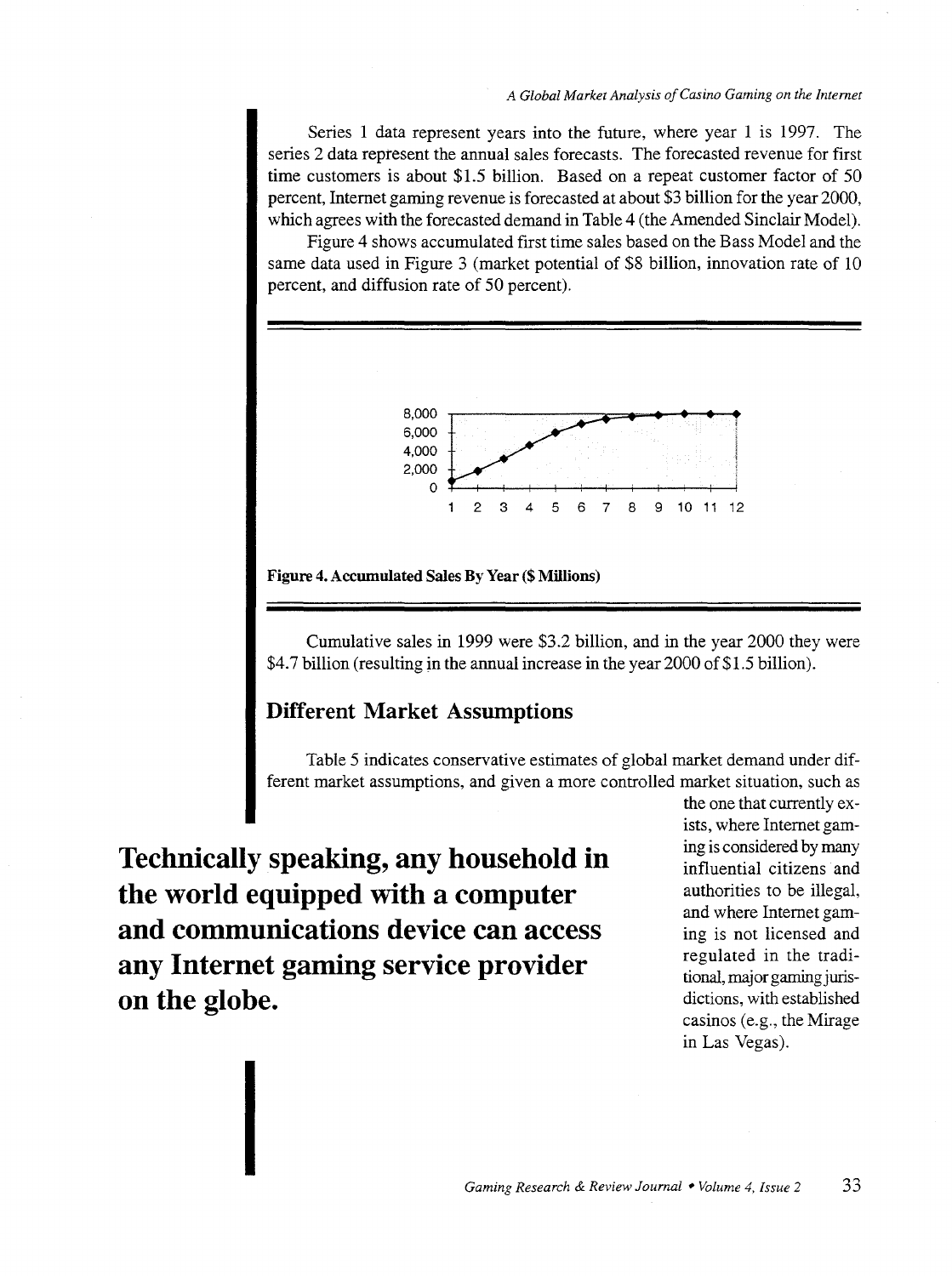| <b>Table 5</b>                                                  |
|-----------------------------------------------------------------|
| Internet Gaming Demand Year 2000 (Different Market Assumptions) |

Scenario I World Gaming Handle 1996 = \$1 Trillion 10% Annual Compounded Growth Rate 1% Share of Market 8% Historical Hold Rate  $($1T \times 1.10 \times 1.10 \times 1.10 \times 1.10 \times .01 \times .08 = $1.2B)$ 

Scenario II U.S. Gross Casino Revenue 1995 = \$16B 10% Annual Compounded Growth Rate 5% Share of Market  $($16B \times 1.10 \times 1.10 \times 1.10 \times 1.10 \times 1.10 \times .05 = $1.3B)$ 

Scenario III U.S. Gross Casino Revenue 1996 = \$22B 10% Annual Compounded Growth Rate 5% Share of Market  $($22B \times 1.10 \times 1.10 \times 1.10 \times 1.10 \times .05 = $1.6B)$ 

Sources: Duff, 1997; Harrah's, 1996; La Fleur, 1996.

In one scenario, as shown in Table 5, market demand for Internet gaming is estimated at \$1.2 billion for the year 2000—assuming a global wagering handle of about \$1 trillion in 1996, increasing to \$1.5 trillion by the year 2000 for all forms of legalized, commercial gaming (where casinos and sports books are the dominant share at about 87 percent), and an historical 8 percent average hold rate (Christiansen, Sinclair, & Liao, 1996).

In a second scenario, market demand is estimated to be about \$1.3 billion in the year 2000 —assuming a 10 percent annual compounded growth rate of United States gross casino revenues (\$16 billion in 1995), and the equivalent of a 5 percent share of that market for world-wide Internet gaming (La Fleur and La Fleur, 1996).

In a third scenario, market demand is estimated at \$1.6 billion for the year 2000-assuming a 10 percent annual growth rate, a 5 percent share of market, and a 1996 base of \$22 billion (Duff, 1997; Harrah's, 1996).

# **Summary and Conclusions**

Internet gaming is a new technological development in the global casino gaming industry. It is an on-line consumer service provided in the medium of cyberspace. Technically speaking, any household in the world equipped with a computer and communications device can access any Internet gaming service provider on the globe.

There are many business opportunities in the global Internet gaming market. The product could replicate the offerings at existing casinos and casino-hotel megastores in real-time, multi-media, virtual reality. It could be integrated with casino intranets, casino floor facilities, and back-room operations. It could be used as a test market to test new services.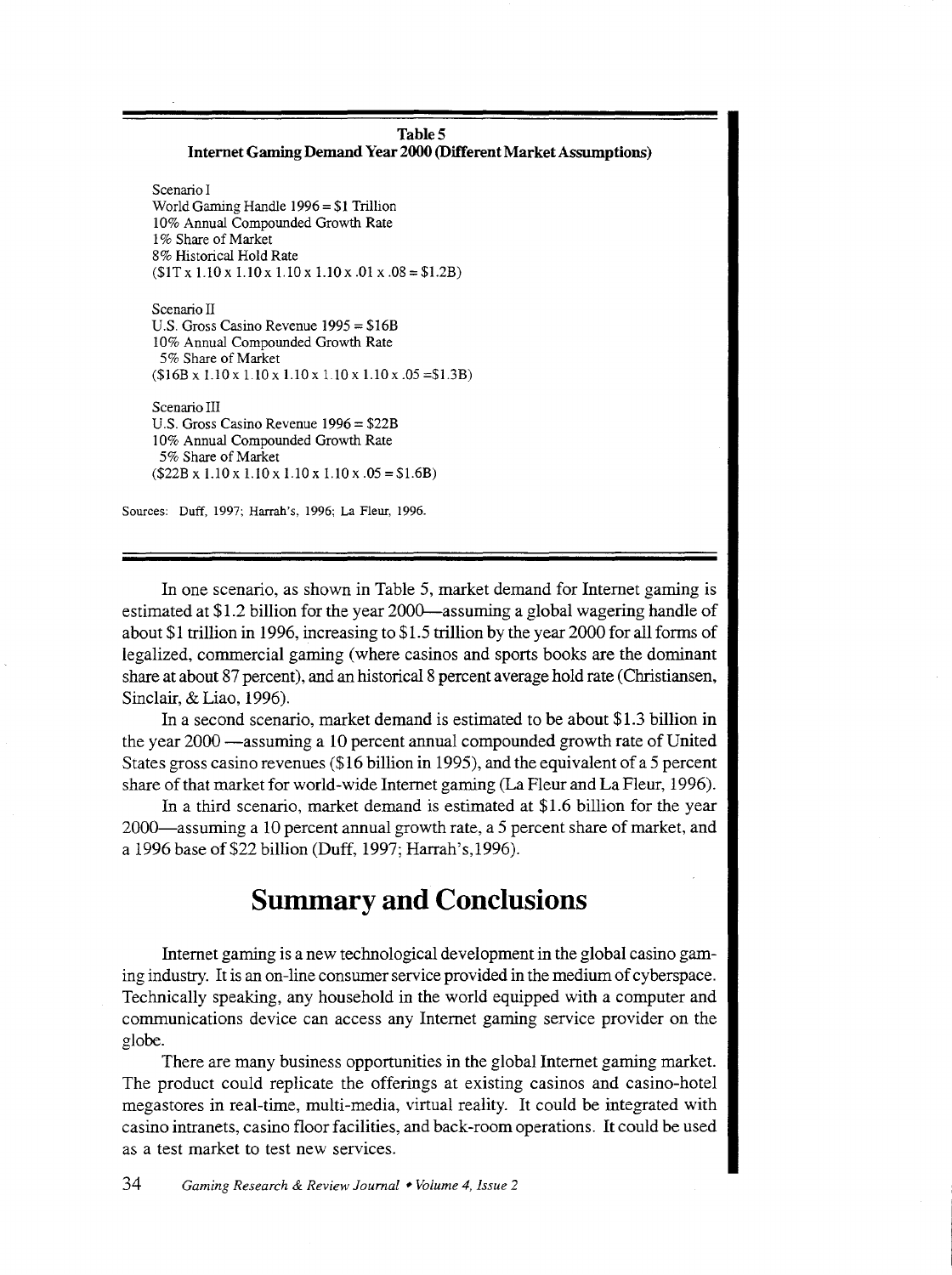Internet gaming could be used by new and existing casino organizations as a completely new offering, or a relatively low-cost, synergistic product line extension or product line flanker into new and existing target markets. It could be used as a source of competitive advantage, to enrich relationship marketing programs, and/or a new stream of revenue, i.e., cash flow, for industry participants.

The global Internet gaming market potential is large and growing. Most of the underlying forces affecting the market potential are positive. Global computer usage, Internet usage, alternative Internet access modes, communications infrastructures improvement, Internet commerce, Internet financial transaction processing, casino gaming, and casino gaming acceptance are increasing. Relevant new hardware and software technology are being developed and gaming applications of new technology are rapid.

The overall global Internet gaming market is composed of several productmarkets. Each product-market would consist of a specific set of Internet gaming services and a relatively heterogeneous group of identified customers. Each product-market would contain a set of relatively homogeneous market segments. One or more segments of each product-market would be selected as target markets, i.e., product-market entries.

Each target market would be identified by a specific customer profile and supported by a specific marketing database. A specific marketing mix would be developed for each target market, although many marketing mix elements could be standardized across product-markets and target markets. Each Internet gaming business would use its resource base to develop a set of marketing objectives and marketing mixes integrated across product-markets and target markets. These integrated sets of strategies would be significantly correlated with strategy sets of competitors in traditional casino gaming markets.

Global Internet gaming potential is estimated at \$8 billion to \$25 billion by the year 2000. Global market demand is projected at \$1.2 billion to \$9 billion by the year 2000.

In an optimistic scenario, where the international legal environment has been clarified and traditional gaming regulation is operative in the Internet gaming industry, an application of the Bass Diffusion Model to a market potential of \$8 billion, a 10 percent innovation rate, and a 50 percent diffusion rate, indicates a \$3 billion global Internet revenue forecast for the year 2000.

In a less optimistic, and more likely scenario, where the international legal environment is confusing and uncertain, where global Internet gaming is closed or tightly controlled by governments, instead of being open and regulated, and where the Internet gaming industry is weak in credibility and is not transparent, similar to the task environment of 1997, the global Internet gaming revenue forecast is about \$1.5 billion, i.e., about 50 percent of the optimistic situation.

The Bass Diffusion Model indicates accumulated and annual first time sales for an innovative offering across the total market potential for a target market. Repeat sales are added to a time period's first time sales to produce a sales forecast for a specified time period.

The Bass Model can be applied to dynamic data using modern electronic spreadsheet analysis. It produces a typical "s-curve" associated with many marketing phenomena. As market experience accumulates and environments change, Bass Model parameters, i.e., input values—such as innovation rates, can easily be changed to produce revised forecasts.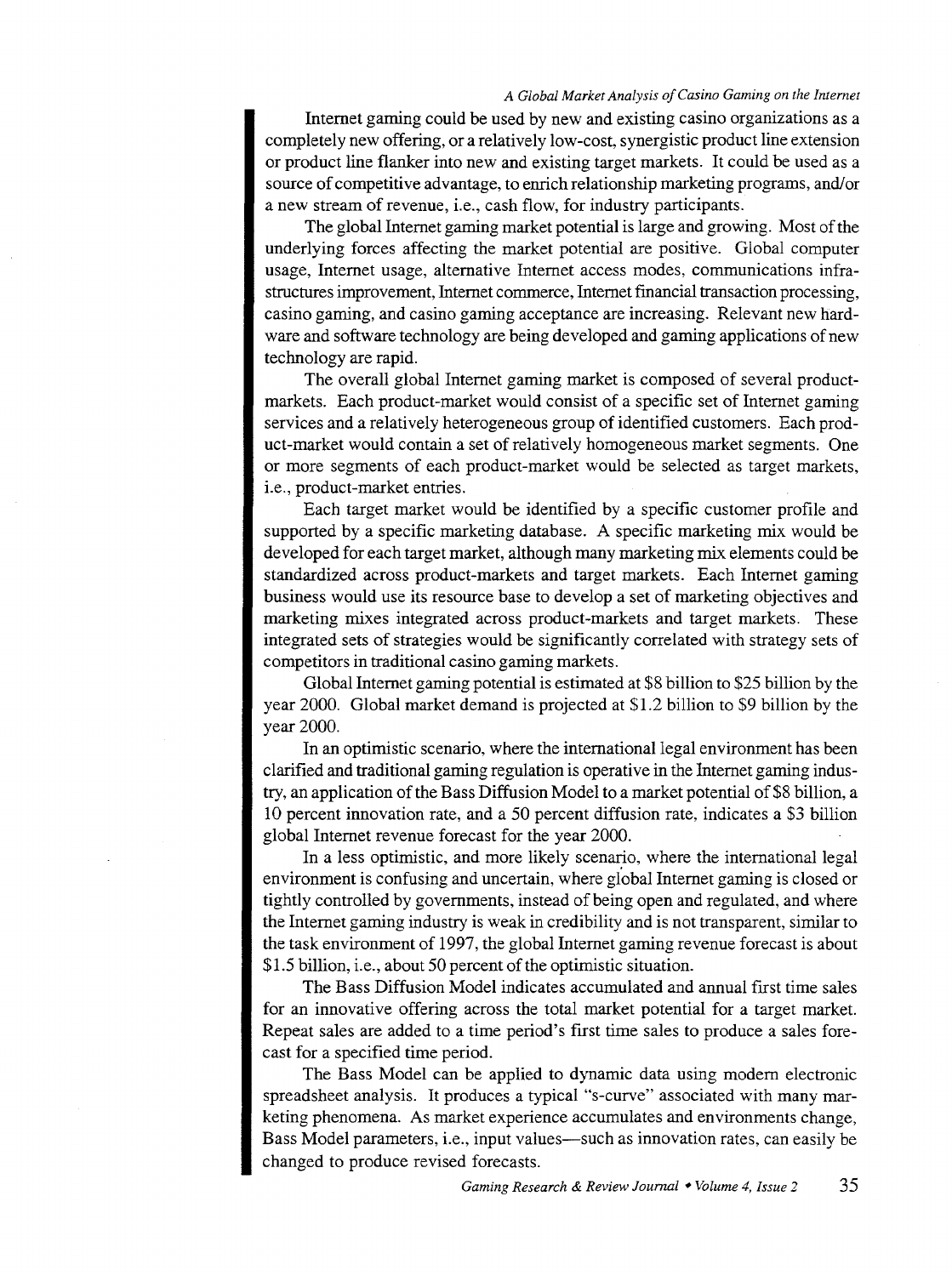# **References**

- Ader, J. N., & Lumpkins, C.J. (1997). *Global gaming almanac.* New York: Bear, Stearns & Co. Inc.
- Barney, J. B. (1997). *Gaining and sustaining competitive advantage.* Reading, PA: Addison-Wesley Publishing Company.

Barry, G. (1997a, March 6). Haven't we been here before? Available RGTonline, Internet.

Barry, G. (1997b, November 19). A taxman's view of cybergarnbling. Available RGTonline, Internet.

- Bass, F. M. (1969). A new product growth model for consumer durables. *Management Science,*  15, 215-227.
- Bellehumeur, M. (1997. March 16). Canadian bill on Internet gambling introduced. Available Internet.
- Berkowitz, E. N., Kerin, R.A., Hartley, S.W., & Rudelius, W. (1997). *Marketing.* Chicago: Richard D. Irwin, Inc.
- Boyd, H. W. Jr., Walker, O.C., & Larreche, J-C. (1995). *Marketing management.* Chicago: Richard D. Irwin, Inc.

Cabot, A. (1996, November 26). Internet gambling report. Available Internet.

Calentone, R. J., & Di Benedetto, C.A. (1993). *The product manager's toolbox*. New York: McGraw-Hill, Inc.

Casino World Holdings Ltd. (1997, August 13). Available RGT online, Internet.

Cateora, P.R. (1996). *International marketing.* Chicago: Richard D. Irwin, Inc.

Christiansen, E. M., Sebastian S., & Liao, J.S.J. (1996). The United States gross annual wager, 1995. *International Gaming* & *Wagering Business* 17(8), 53-92.

Cravens, D. W. (1997). *Strategic marketing.* Chicago: Richard D. Irwin, Inc.

- Duff, C. (1997, April 14). Indulging in inconspicuous consumption. *Wall Street Journal*, pp. Bl-B2.
- Edwards, J. G. (1997, December 15). Industry debates Internet gambling. *The Las Vegas Review-Journal,* pp. 1D-2D.
- Guiltinan, J.P., Paul, G.W., & Madden, T.J. (1997). *Marketing management.* New York: McGraw-Hill Companies, Inc.
- Harrah's. (1996). *Harrah's survey of casino entenainment.* Memphis, TN: Harrah's Entertainment, Inc.
- Hower, P. (1997, April 15). Gambling on the Internet: A modest proposal for service providers. *The Business Tech Guest Column.* Available Internet.
- La Fleur, T., & La Fleur, B. (1996). *La Fleur's 1996 world gambling abstract.*  Boyds: TLF Publications, Incorporated.

36 *Gaming Research* & *Review Journal* • *Volume 4, issue 2*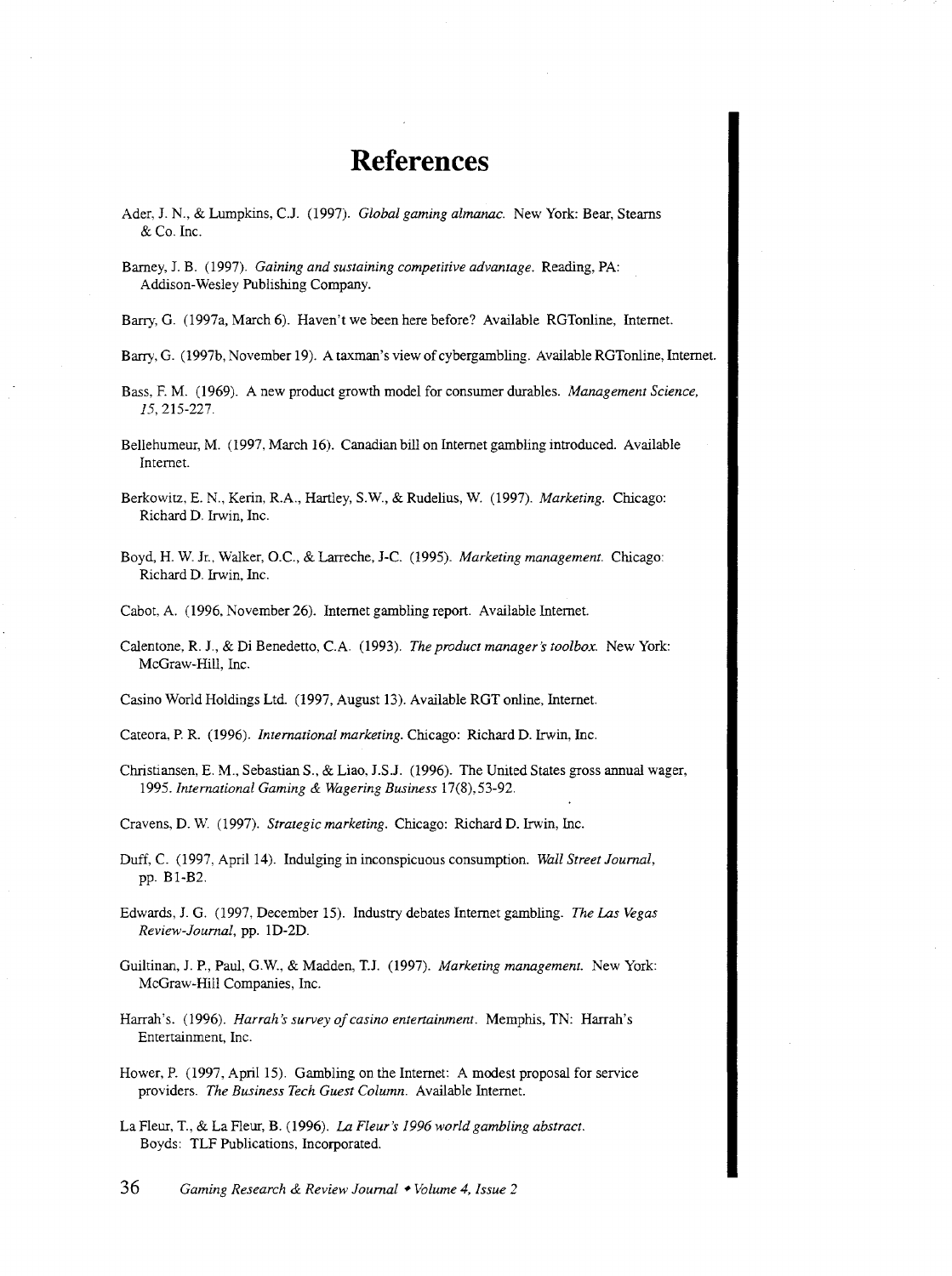Perreault, W. D. Jr,, & McCarthy, E.J. (1996). *Basic marketing.* Chicago: Richard D. Irwin, Inc.

Rice, M. (1997, March 17). What makes users revisit a web site? *Marketing News,* 12.

Quick, R. (1997, April 10). Web gambling faces hurdle of gaining gamblers' trust. Available *The Wall Street Journal Interactive Edition,* Internet.

Sandberg, J. (1997, March 20). Talk, talk, talk. *The Wall Street Journal,* p. R4.

Saum, B. (1998, February 18). Testimony of Bill Saum of the NCAA. Available *Rolling Good Times OnLine, Inc.,* Internet.

Sinclair, S. (1997). Internet casino growth predicted. *International Gaming* & *Wagering Business, IS* (3), 17.

The virtual gambler. ( 1997, December 13). *The Economist,* 22-23.

VentureTech Inc. (1997, March 8). VentureTech executive summary. Available Internet.

Walker, T. C., & Miller, R.K. (1997). *The 1997 casino and gaming business market research handbook.* Norcross, GA: Richard K. Miller & Associates.